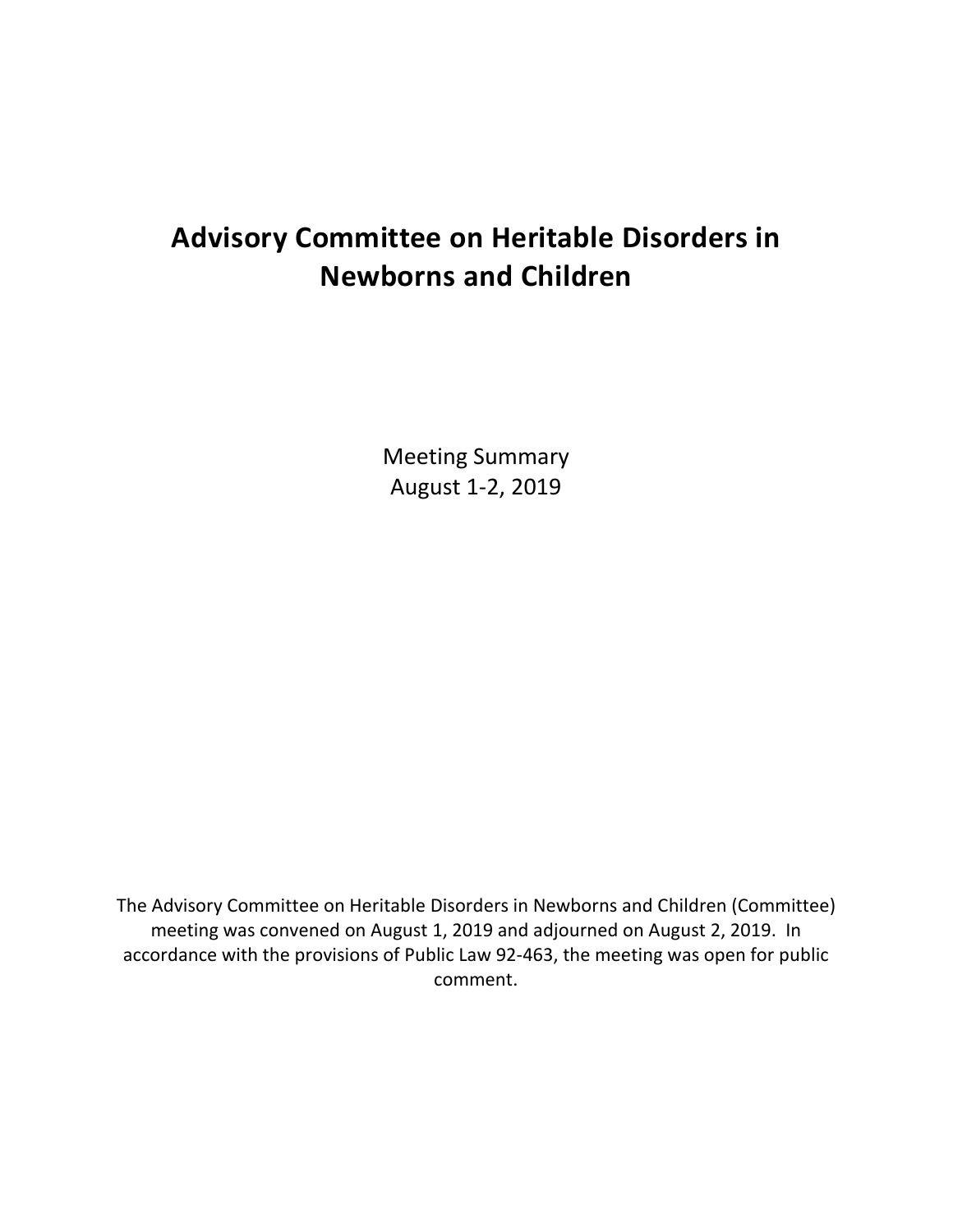#### **Committee Members**

**Mei Baker, M.D.**  Professor of Pediatrics University of Wisconsin School of Medicine and Public Health Co-Director, Newborn Screening Laboratory Wisconsin State Laboratory of Hygiene

**Susan A. Berry, M.D.** Professor and Director Division of Genetics and Metabolism Department of Pediatrics and Genetics, Cell Biology & Development University of Minnesota

#### **Jeffrey P. Brosco, M.D., Ph.D.**

Professor of Clinical Pediatrics University of Miami School of Medicine Department of Pediatrics Deputy Secretary, Children's Medical Services Florida State Department of Health

#### **Kyle Brothers, M.D., Ph.D.**

Endowed Chair of Pediatric Clinical and Translational Research Associate Professor of Pediatrics University of Louisville School of Medicine

**Jane M. DeLuca, Ph.D., R.N.** Associate Professor Clemson University School of Nursing

#### **Cynthia M. Powell, M.D., M.S., FACMG, FAAP (Chairperson)**

Professor of Pediatrics and Genetics Director, Medical Genetics Residency Program Pediatric Genetics and Metabolism The University of North Carolina at Chapel Hill

**Annamarie Saarinen** Co-founder, CEO Newborn Foundation

#### **Scott M. Shone, Ph.D., HCLD (ABB)**

Senior Research Public Health Analyst Center for Newborn Screening, Ethics, and Disability Studies RTI International

#### **Beth Tarini, M.D., M.S., FAAP**

Associate Director Center for Translational Science Children's National Health System

#### **Ex-Officio Members**

**Agency for Healthcare Research & Quality Kamila B. Mistry, Ph.D., M.P.H.** Senior Advisor Child Health and Quality Improvement

#### **Centers for Disease Control & Prevention Carla Cuthbert, Ph.D.**

Chief, Newborn Screening and Molecular Biology Branch Division of Laboratory Sciences National Center for Environmental Health

### **Food and Drug Administration**

**Kellie B. Kelm, Ph.D.** Deputy Director, Division of Chemistry and Toxicology Devices Office of In Vitro Diagnostics and Radiological Health

**Health Resources & Services Administration Michael Warren, M.D., M.P.H., FAAP** Associate Administrator, Maternal and Child Health Bureau

**National Institutes of Health Diana W. Bianchi, M.D. Director** *Eunice Kennedy Shriver* National Institute of Child Health and Human Development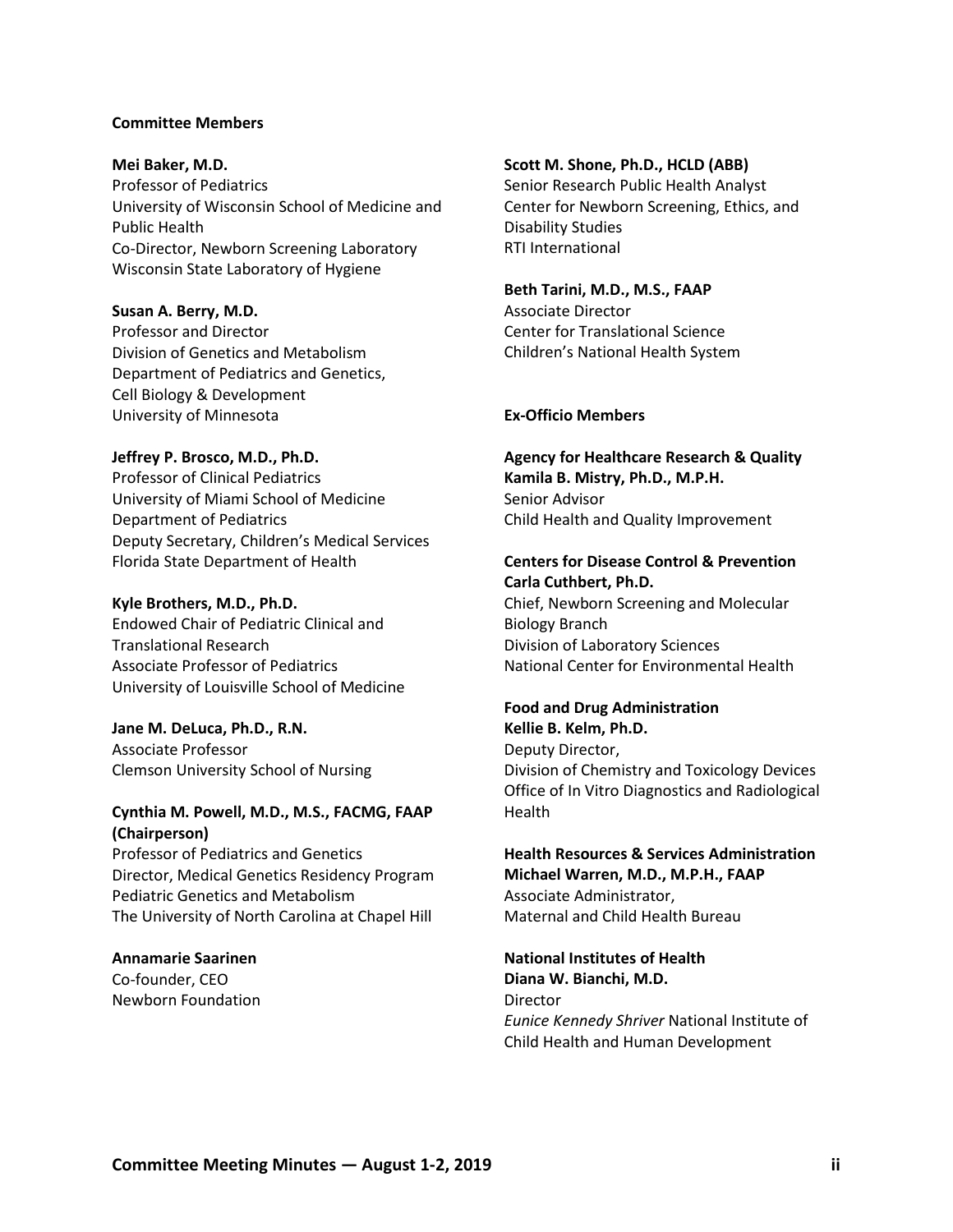#### **Designated Federal Official**

#### **Catharine Riley, Ph.D., M.P.H.**

Health Resources and Services Administration Genetic Services Branch Maternal and Child Health Bureau

#### **Organizational Representatives**

**American Academy of Family Physicians**  Robert Ostrander, M.D. Valley View Family Practice

#### **American Academy of Pediatrics**

Debra Freedenberg, M.D., Ph.D. Medical Director, Newborn Screening and Genetics, Community Health Improvement Texas Department of State Health Services

#### **American College of Medical Genetics & Genomics**

Michael S. Watson, Ph.D., FACMG Executive Director

#### **American College of Obstetricians & Gynecologists**

Steven J. Ralston, M.D., M.P.H. Chair, OB/GYN Pennsylvania Hospital

#### **Association of Maternal & Child Health Programs**

Jed L. Miller, M.D., M.P.H. Director, Office for Genetics and People with Special Health Care Needs Maryland Department of Health Prevention & Health Promotion Administration

#### **Association of Public Health Laboratories**

Susan M. Tanksley, Ph.D. Manager, Laboratory Operations Unit Texas Department of State Health Services

#### **Association of State & Territorial Health Officials** Christopher Kus, M.D., M.P.H.

Associate Medical Director Division of Family Health New York State Department of Health

#### **Association of Women's Health, Obstetric & Neonatal Nurses**

Jaqueline Rychnovsky, Ph.D., R.N, CPNP, FAAP Vice President, Research, Policy and Strategic Initiatives

#### **Child Neurology Society**

Jennifer M. Kwon, M.D., M.P.H., FAAN Director, Pediatric Neuromuscular Program American Family Children's Hospital Professor of Child Neurology, University of Wisconsin School of Medicine and Public Health

#### **Department of Defense**

Jacob Hogue, M.D. Lieutenant Colonel, Medical Corps, US Army Chief, Genetics, Madigan Army Medical Center

#### **Genetic Alliance**

Natasha F. Bonhomme Vice President of Strategic Development

#### **March of Dimes**

Siobhan Dolan, M.D., M.P.H. Professor and Vice Chair for Research Department of Obstetrics & Gynecology and Women's Health Albert Einstein College of Medicine and Montefiore Medical Center

#### **National Society of Genetic Counselors**

Cate Walsh Vockley, M.S., LCGC Senior Genetic Counselor Division of Medical Genetics UPMC Children's Hospital of Pittsburgh

#### **Society for Inherited Metabolic Disorders**

Georgianne Arnold, M.D. Clinical Research Director Division of Medical Genetics UPMC Children's Hospital of Pittsburgh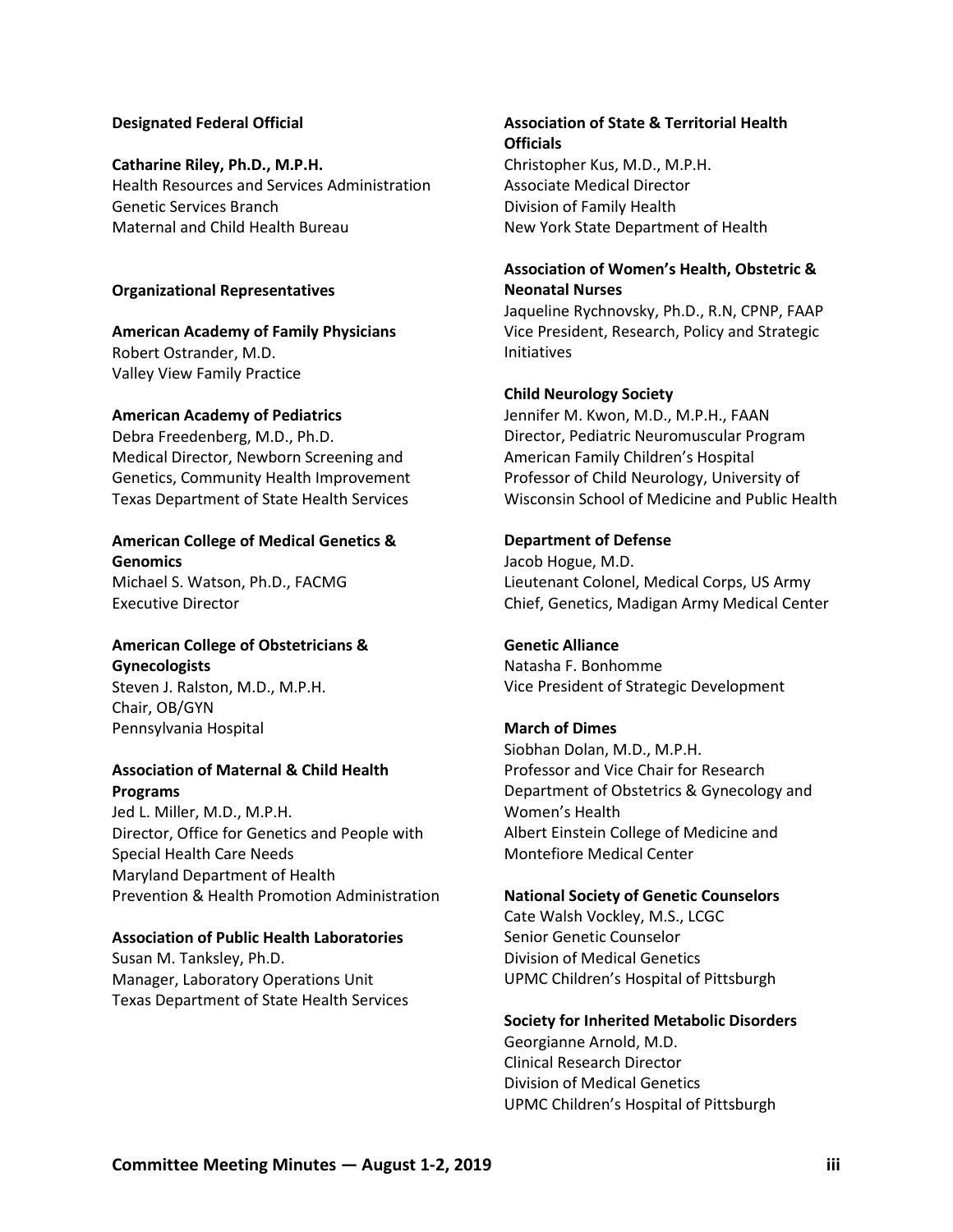# **Table of Contents**

| I.        |                                                                                   |  |
|-----------|-----------------------------------------------------------------------------------|--|
| A.        |                                                                                   |  |
| <b>B.</b> |                                                                                   |  |
| C.        |                                                                                   |  |
| П.        | Improving Detection of Newborns at Risk for Homocystinuria and Congenital Adrenal |  |
| A.        |                                                                                   |  |
| III.      |                                                                                   |  |
| A.        |                                                                                   |  |
| <b>B.</b> |                                                                                   |  |
| C.        |                                                                                   |  |
| IV.       |                                                                                   |  |
| A.        |                                                                                   |  |
| <b>B.</b> |                                                                                   |  |
| C.        |                                                                                   |  |
| D.        |                                                                                   |  |
| Е.        |                                                                                   |  |
| F.        |                                                                                   |  |
| G.        |                                                                                   |  |
| Η.        |                                                                                   |  |
| V.        |                                                                                   |  |
| A.        |                                                                                   |  |
| VI.       |                                                                                   |  |
| A.        |                                                                                   |  |
| VII.      |                                                                                   |  |
| A.        |                                                                                   |  |
| VIII.     | Linking Data Resources: Interoperability for Newborn Screening Programs  19       |  |
| A.        |                                                                                   |  |
| IX.       |                                                                                   |  |
| A.        | Brittany Hernandez, Policy and Advocacy for Muscular Dystrophy Association22      |  |
| <b>B.</b> |                                                                                   |  |
| Χ.        |                                                                                   |  |
| A.        |                                                                                   |  |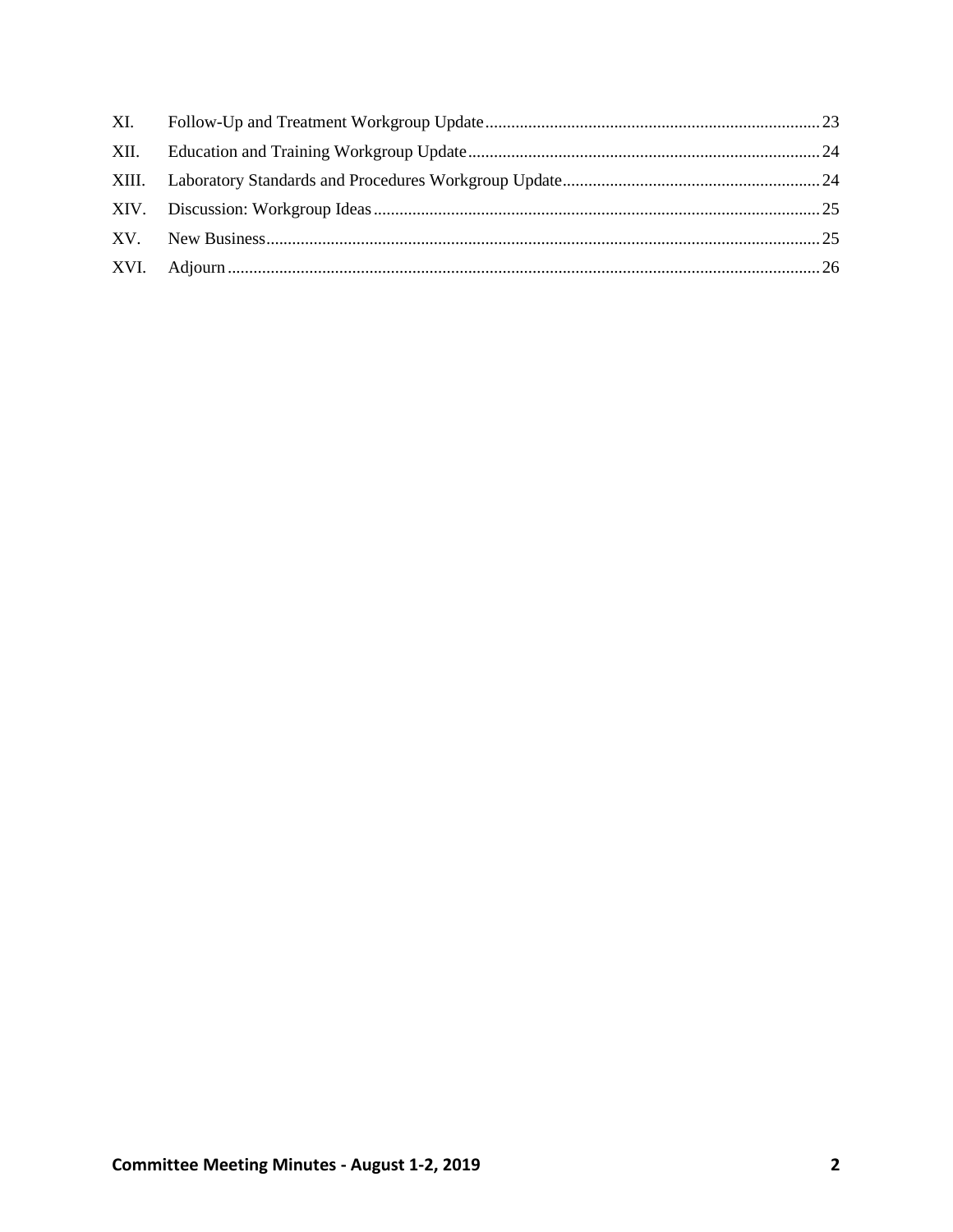# <span id="page-5-0"></span>**I. Administrative Business — August 1, 2019**

### *Cynthia M. Powell, M.D., M.S., FACMG, FAAP*

Committee Chair Professor of Pediatrics and Genetics Director, Medical Genetics Residency Program Pediatric Genetics and Metabolism, The University of North Carolina at Chapel Hill

### *Catharine Riley, Ph.D., M.P.H.*

Designated Federal Official Health Resources and Services Administration (HRSA)

## <span id="page-5-1"></span>**A. Welcome and Roll Call**

Dr. Powell welcomed participants to the third meeting in 2019 of the Advisory Committee on Heritable Disorders in Newborns and Children.

Dr. Powell then conducted the roll call. The Committee members in attendance were:

- Dr. Mei Baker
- Dr. Susan Berry
- Dr. Kyle Brothers
- Dr. Jane DeLuca
- Dr. Carla Cuthbert (Centers for Disease Control and Prevention)
- Dr. Kellie Kelm (Food and Drug Administration)
- Dr. Michael Warren (Health Resources & Services Administration) (morning only)
- Ms. Joan Scott (Heath Resources & Services Administration) (afternoon only)
- Dr. Cynthia Powell
- Dr. Melissa Parisi (National Institute of Health)
- Ms. Annamarie Saarinen
- Dr. Scott Shone (webcast)
- Dr. Beth Tarini
- Dr. Catharine Riley (Designated Federal Official)

Organizational representatives in attendance were:

- American Academy of Family Physicians, Dr. Robert Ostrander
- American Academy of Pediatrics, Dr. Debra Freedenberg (webcast)
- American College of Medical Genetics & Genomics, Dr. Michael Watson
- Association of Maternal & Child Health Programs, Dr. Jed Miller
- Association of Public Health Laboratories, Dr. Susan Tanksley
- Child Neurology Society, Dr. Jennifer Kwon
- Department of Defense, Ms. Theresa Hart
- Genetic Alliance, Ms. Natasha Bonhomme
- March of Dimes, Dr. Siobhan Dolan
- National Society of Genetic Counselors, Ms. Amy Gaviglio
- Society for Inherited Metabolic Disorders, Dr. Georgianne Arnold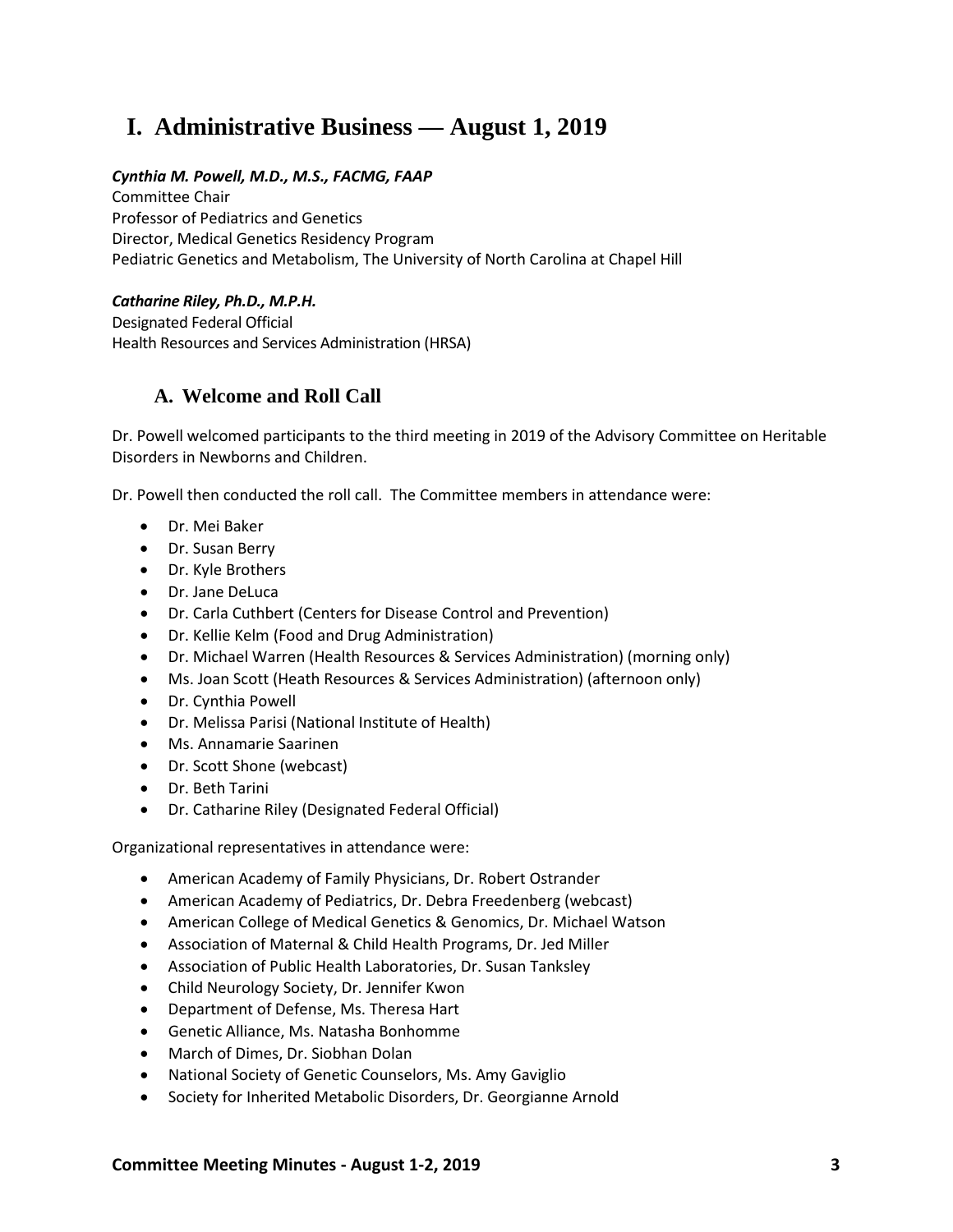## <span id="page-6-0"></span>**B. Vote on April 2019 Meeting Minutes**

The Committee members received a draft of the minutes of the April meeting to review prior to the meeting. Revisions submitted by Committee members were incorporated into a final draft, which was distributed to the Committee before the meeting. A change to page 14 was received after the final draft was sent out and will be incorporated into the final version of the minutes. Dr. Powell asked whether any additional edits were needed; hearing that there were none, the Committee voted unanimously to approve the minutes.

## <span id="page-6-1"></span>**C. Opening Remarks**

Dr. Powell introduced two new organizational representatives joining the Committee's group of organizational representatives that provide expertise to the Committee: Jacqueline Rychnovsky, Ph.D., R.N., CPNP, FAAP representing the Association of Women's Health, Obstetric, and Neonatal Nurses, and Jennifer Kwon, M.D., M.P.H., FAAN representing the Child Neurology Society.

Additionally, three of the current organizations identified new representatives. Dr. Powell thanked the outgoing organizational representatives and introduced the new representatives: Dr. Steven Ralston, M.D., M.P.H. from the American College of Obstetricians and Gynecologists, Dr. Georgianne Arnold, Ph.D. from the Society for Inherited Metabolic Disorders, and Lt. Jacob Hogue, M.D. from the Department of Defense.

The next meeting will be November 7-8, 2019. All the meeting dates have been set up through 2023 and can be found on the Committee's website.

# <span id="page-6-2"></span>**II.Improving Detection of Newborns at Risk for Homocystinuria and Congenital Adrenal Hyperplasia**

### *Carla Cuthbert, Ph.D.*

Ex-Officio Member Chief, Newborn Screening and Molecular Biology Branch Division of Laboratory Sciences Centers for Disease Control & Prevention

The Newborn Screening and Molecular Biology Branch (NSMBB) works on developing methods to detect newborn screening conditions, creates quality assurance materials, evaluates current or new screening methods, provides technical assistance, and offers education and training. Biochemists and molecular biologists are currently working on developing screening methodologies to improve newborn screening for congenital adrenal hyperplasia (CAH) and homocystinuria (HCY). The inclusion of additional biomarkers could allow for the second-tier testing for HCY or CAH. Currently the NCMBB is developing four different approaches to enhance detection of HCY and CAH in newborns. The first method is a second-tier test using reverse phase liquid chromatography to evaluate various biomarkers for homocystinuria, methylmalonic acidemia, propionic acidemia, GAMT, and MSUD. The second method is a second-tier test using reverse phase liquid chromatography to assess a steroid panel for CAH. The third method is a Universal NBS Panel, which is a second-tier screening test that expands on the biomarkers used by separating out amino acids, acylcarnitine, LPCS, organic acids, and steroids The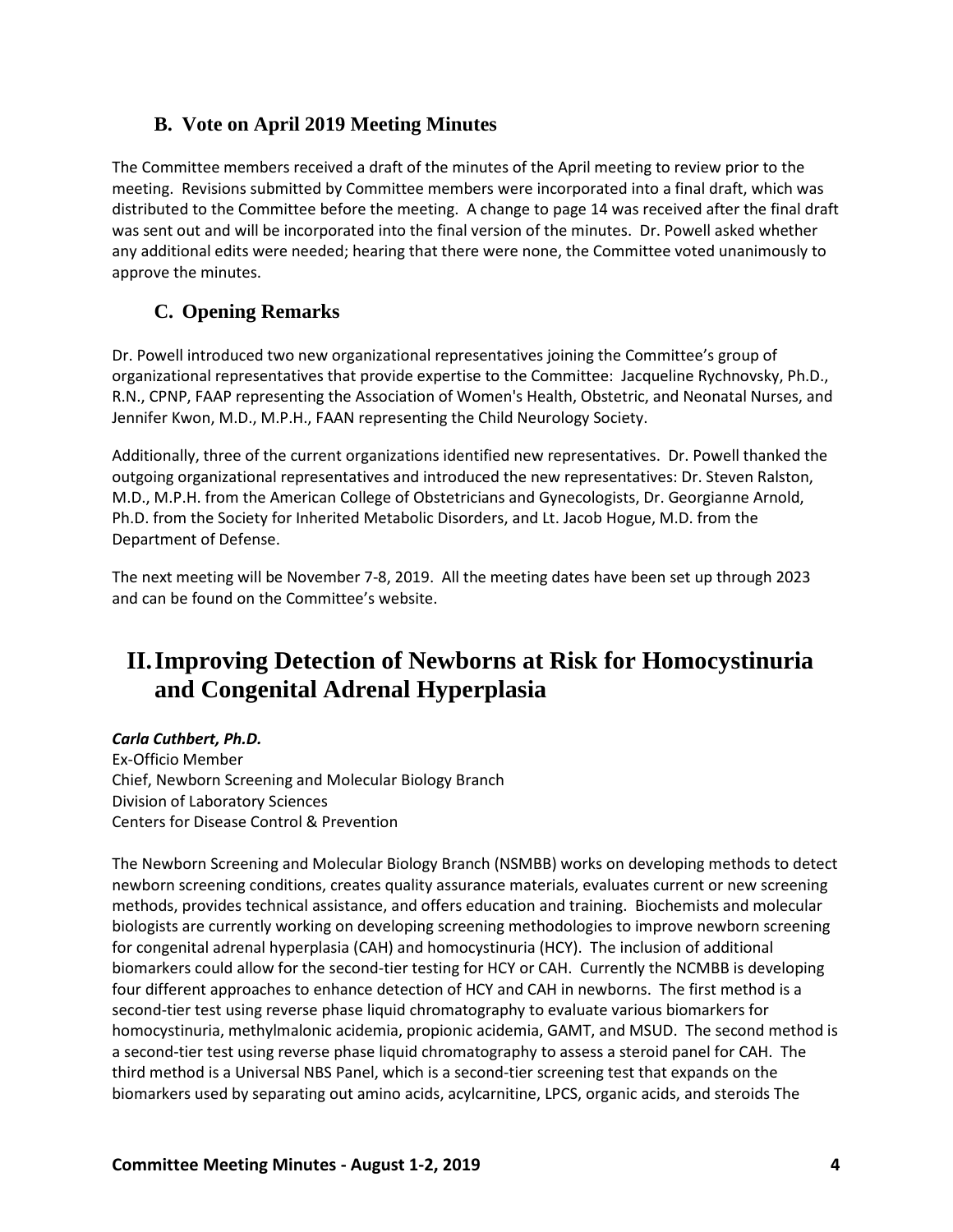fourth method includes both a first- and second-tier biomarkers on a single platform using an ultra-high throughput mass spectrometry approach. A more in-depth presentation on these methods can be provided at a future meeting.

In addition to developing and testing methodologies, NCMBB provides financial and technical support to state newborn screening programs to enhance existing screening methods and implement screening methods for conditions added to the Recommended Uniform Screen Panel (RUSP). The NSMBB also hosts a MS/MS training course once a year for 10 to 12 trainees; approximately 30 applicants apply each year. The training is a combination of classroom sessions and hands-on laboratory components. CDC worked with Minnesota on a molecular approach to enhance detection of CAH in newborns to address the number of false positive and false negative results. To increase sensitivity, while maintaining specificity, the 17-hydroxy progesterone cutoffs were reduced and a second-tier molecular test was added. Over a period of one-year, 72,000 samples were tested. The new screening algorithm identified the known true positive case and two cases missed by previous assay. The CDC anticipates more state/federal/academic collaborations moving forward.

## <span id="page-7-0"></span>**A. Discussion**

- A Committee member asked if you put isoleucine on a first-tier screening would you potentially not need a leucine isoleucine? The presenter responded that that is correct, as allo-isoleucine is the biomarker you want to look at for maple syrup urine disease.
- Another Committee member asked in terms of assays ability to be very specific, if there were any potential barriers with states and programs being able to combine assays with readily available commercial or FDA-cleared assays running as a first tier and are vendors looking at bringing on a second-tier commercial tests? The presenter stated that one of the reasons the NSMBB wants to publish testing methods is so vendors can see the methods and choose. In terms of anyone doing this, the answer is no. As we look to the future of newborn screening, we need to consider ways to combine these markers and identify markers that are more relevant. Implementing new screening methods is difficult, so CDC works with the states to make sure these efforts can result in the best outcomes for the states.
- A Committee member stated the study on molecular testing for CAH reflects that 70 of the 72,000 samples were identified with at least two variants and there were only three true positives within that 70. This may reflect our need to learn more about this gene, the variants, and their pathogenicity. Are there plans in the works to define that molecular analysis to make it more robust? The presenter responded yes, in one case there were many variants on one allele and one chromosome. Finding a variant or two does not mean that person is at risk for this disease so it will require a lot of thought on how it is done.
- An organizational representative asked if there was any interest in opening this to genes for low methionine homocystinuria like cobalamin disorders? The presenter responded that yes, the ability to detect low levels will be improved and thus the cutoffs could be lowered. The organizational representative followed up by asking if the lower cutoffs with DNA testing would be something they would work on. The presenter responded yes, these are the types of things they are thinking about but everything is dependent on resources.
- Another organizational representative asked if there has been a comparison of the two CAH second-tier assays, the molecular versus the LC-MS/MS, and how they fared? The presenter deferred to Amy Gaviglio who worked on the study in Minnesota, who answered that they did look at performance between the two methods. The carrier frequency was 1 in 13, which was higher than expected. You do see a shift from finding the most false positives in the low birth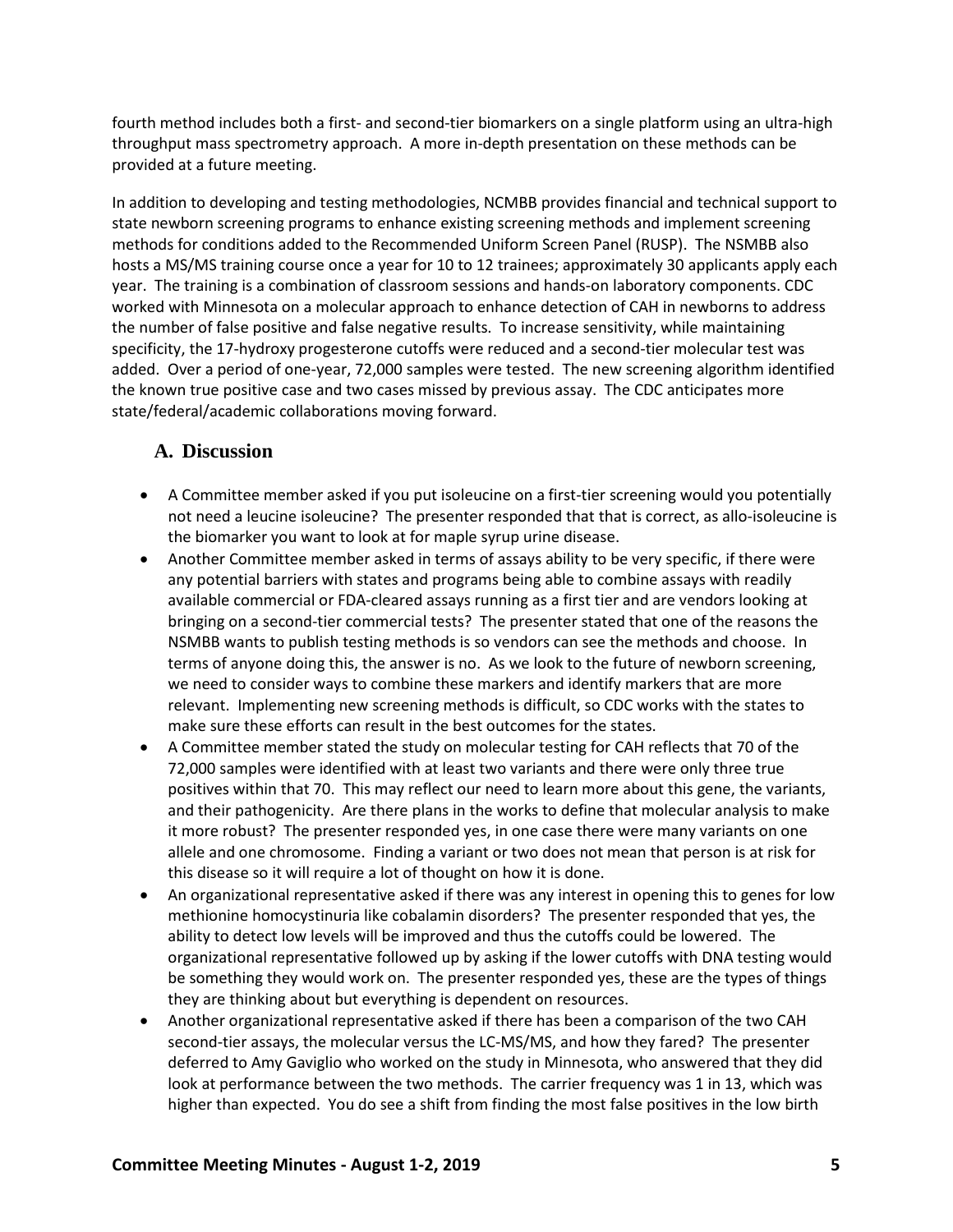weight NICU population to finding the single variants primarily in the well-baby population given that their 17OHP in the NICU is not because of CAH.

- A Committee member asked a fellow Committee member to say something about the pseudoallele and how that impacts detection for CAH. The answer was that the assay takes care of it. The gene is in an exceedingly complex region, so it causes a host of issues, which is why a multistep assay is needed.
- A Committee member asked the presenter if they foresee any differences in utilization and implementation in these newer methods between one-screen and two-screen states? The presenter was unsure and indicated they would need to partner with one-screen and twoscreen as they develop these methods to determine that.

# <span id="page-8-0"></span>**III. Public Comments – Condition Nomination and Evidence Review Process**

## <span id="page-8-1"></span>**A. Margaret McGlynn, Homocystinuria Network America**

Ms. McGlynn is the co-founder and President of the Board of Homocystinuria Network America and is following up on comments she made during the April Committee meeting. She believes the best solution is to enable first-tier screening of homocysteine and ongoing screenings past the newborn stage to detect older children and adults who may not have elevated levels at birth. She urges the Committee to consider a two-tiered screening approach. She has provided contact information for three experts who are willing to provide more information to the Committee.

## <span id="page-8-2"></span>**B. Joseph Schneider, M.D., University of Texas Southwestern Medical Center**

Dr. Schneider is a practicing pediatrician in the Newborn Nursery of Parkland Hospital at University of Texas Southwestern. Dr. Schneider urged the Committee to consider three things: 1) create a learning healthcare system starting with newborn screening patients; 2) standardize data collection, reporting and analytics nationally so it can be done more efficiently; and 3) get patients and parents involved and provide them with affordable and easy to use tools. He hopes the committee will create a vision of the future of newborn screening that includes these points.

## <span id="page-8-3"></span>**C. Heidi Wallis, Association for Creatine Deficiencies**

Ms. Wallis serves as Vice President of the Association for Creatine Deficiencies and is a parent and advocate for children affected by GAMT deficiency. She stressed that the best outcomes are only when a child receives treatment soon after birth. Ms. Wallis' daughter was diagnosed with GAMT when she was five and at 16 she is intellectually disabled. However, her son was diagnosed and treated since birth and is a healthy 7-year-old. Ms. Wallis wants to shed light on the seriousness of the Committee's decisions and asked the Committee to consider removing the requirement of one perspective find from the requirement for a disorder to be moved forward.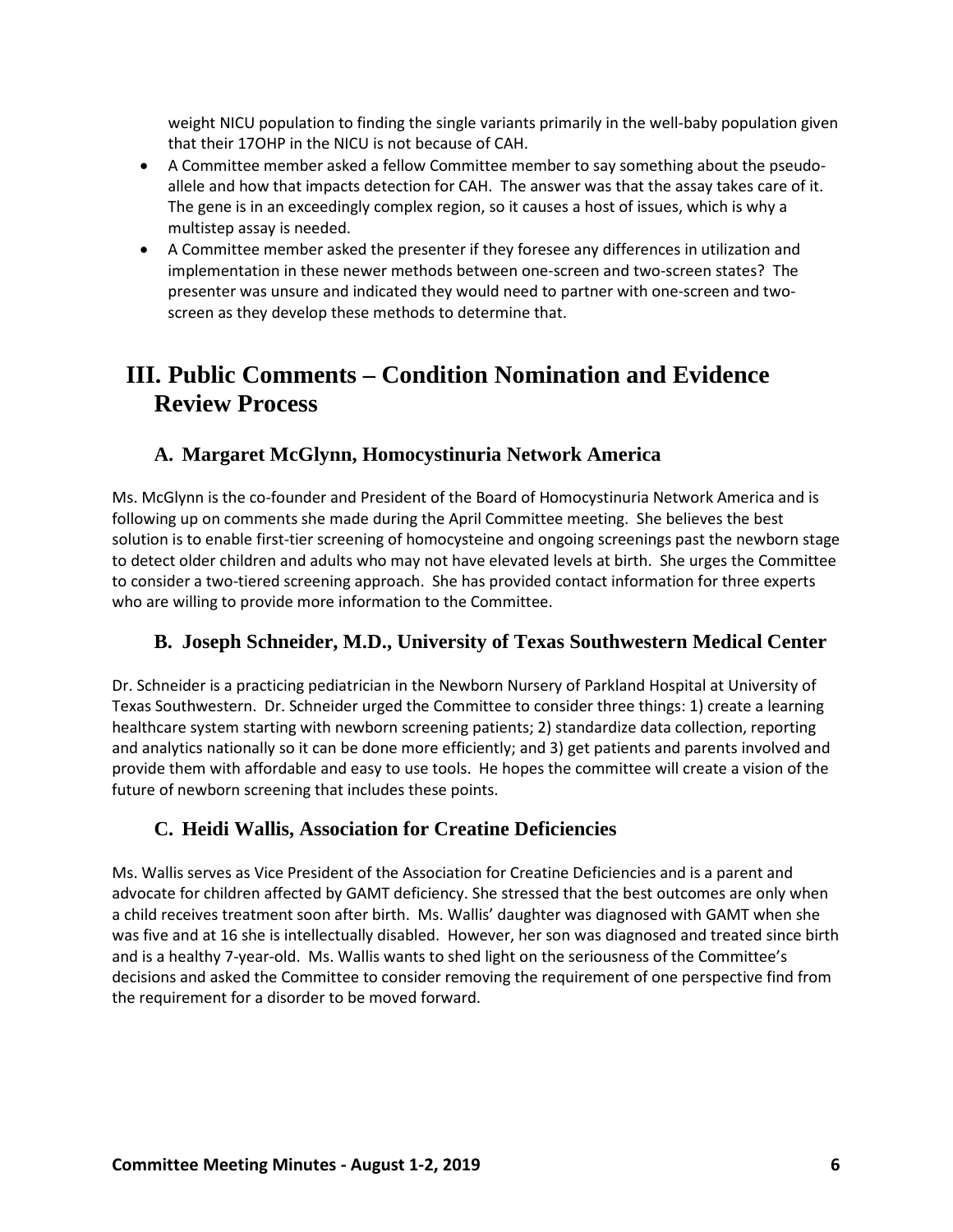# <span id="page-9-0"></span>**IV. RUSP Condition Nomination and Evidence Review Process**

## <span id="page-9-1"></span>**A. Approach and Timeline**

### *Cynthia M. Powell, M.D., M.S., FACMG, FAAP*

Committee Chair Professor of Pediatrics and Genetics Director, Medical Genetics Residency Program Pediatric Genetics and Metabolism, The University of North Carolina at Chapel Hill

Dr. Powell provided a recap of discussions at the April meeting and reminded the Committee of the four areas of the review: nomination, systematic evidence-based review, the decision matrix, and review of the current conditions on the RUSP. Dr. Powell asked the Committee to focus discussion at this meeting on cost assessment, population-level modeling, assessment of the public health system, and assessing the values within the evidence review process. In November, the plan is for the Committee to discuss the decision-making process. Then, in February of next year, the Committee will review the nomination process.

### <span id="page-9-2"></span>**B. Analysis of Committee Procedures:**

#### *Alex R. Kemper, M.D., M.P.H., M.S.*

Lead, Evidence-based Reviews Division Chief, Ambulatory Pediatrics, Nationwide Children's Hospital Professor of Pediatrics, Ohio State University College of Medicine

Dr. Kemper provided an overview of the upcoming presentations focused on the systematic evidencebased process used to inform the Committee about conditions nominated for addition to the RUSP. He introduced the presenters and the topics they would cover: Dr. Lisa Prosser will discuss modeling, Mr. Jelili Ojodu will discuss the Public Health System Impact (PHSI) assessment, and Dr. Scott Grosse will discuss the cost analysis. Currently, there are three components in the decision-making process: the evaluation of evidence for clinical effectiveness and net benefit, the public health impact assessment that looks at newborn screening programs in terms of feasibility and readiness, and the cost of expanding newborn screening. Dr. Kemper recapped previous discussions on streamlining case definition, establishing clear health outcomes, clarifying treatments, either pharmaceutical or nonpharmaceutical, and making sure interventions are identified early enough within the process to be evaluated within the appraisal process.

## <span id="page-9-3"></span>**C. Population-Level Decision Modeling**

#### *Lisa A. Prosser, Ph.D., M.S.*

Director, Child Health Evaluation and Research Center Professor, University of Michigan Adjunct Professor, Harvard School of Public Health

In 2011, numerous nominated conditions lacked sufficient evidence to move forward, so other methodologies were evaluated that could be incorporated into the evidence review process to develop broader knowledge on these conditions. This prompted the decision to incorporate decision analytic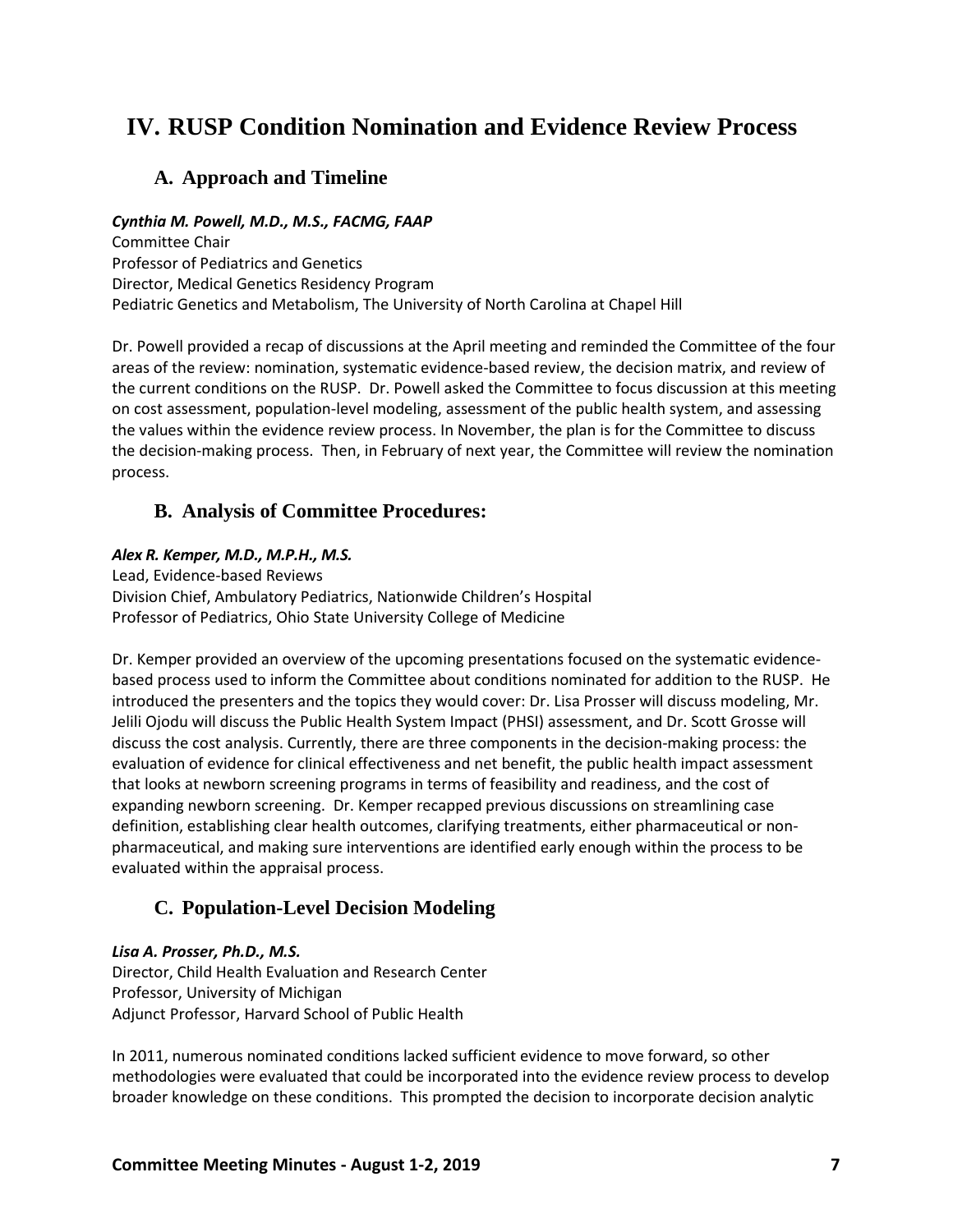modeling, also referred to as decision modeling or simulation modeling, which is a systematic approach to decision making under conditions of uncertainty. This approach can simulate randomized controlled trials for new interventions, project beyond trial timeframes, or compare treatment protocols that are not compared in head-to-head trials. It can also characterize uncertainties of long-term outcomes or data gaps.

An evaluation of all the available evidence with the goal of identifying alternatives or strategies to yield the most public health benefit is summarized into a report that is provided to the Committee. For example, decision analytic modeling has estimated the range of health outcomes (e.g. number of deaths averted or number of cases of ventilator dependence avoided) expected for conditions when detected through universal newborn screening compared to clinical detection.

Evaluation of the conditions since 2011 have included decision analytic model, which is done collaboratively with a panel of technical expert and Committee members that are a part of the Evidence Review Group. Developments for these models include its structure of the model, the input parameters, what the key outcomes are, and the assumptions from available literature or expert recommendations starting with a very complex model that is reduced to reflect the available evidence. This is used to project population-level health outcomes and to identify what that range is given the best available evidence.

Within the context of the evidence review process, there were issues raised by the expert advisory panel (EAP) on the understanding of availability and type of evidence on conditions before evidence review, the scarcity of published literature, and having a systematic method for including and assessing unpublished evidence. Some conditions nominated for the RUSP have had a lower evidence base at the time of nomination. This has prompted a discussion on what the criteria would be to determine if the evidence available is sufficient to conduct modeling. It is difficult to define specific criteria due to the variability of types of evidence. Should there be an insufficient amount of evidence a conversation on foregoing modeling would then be needed.

### <span id="page-10-0"></span>**D. Public Health System Impact (PHSI) Assessment**

#### *Jelili Ojodu, M.P.H.*

Director, Newborn Screening and Genetics Project Director, NewSTEPs Association of Public Health Laboratories

Dr. Ojodu explained that the purpose of the Public Health System Impact (PHSI) is to inform the Committee, stakeholders, and advocacy groups about challenges, and other kinds of implementation barriers facing states when adding new conditions as well as describing the overall feasibility, and costs of adding a new condition. This begins with gathering all the available information regarding testing, implementation, and treatment to create informational fact sheets for states.

The process of gathering this information for the PHSI begins with gathering information from early adopter states that are already screening for a given condition. Online surveys are distributed to all of the state newborn screening programs to get a sense of feasibility of implementation. This process takes about four to six weeks. An in-depth review of early adopters' processes is done in order to have a full understanding of their newborn screening system. All information is then anonymously provided to every program.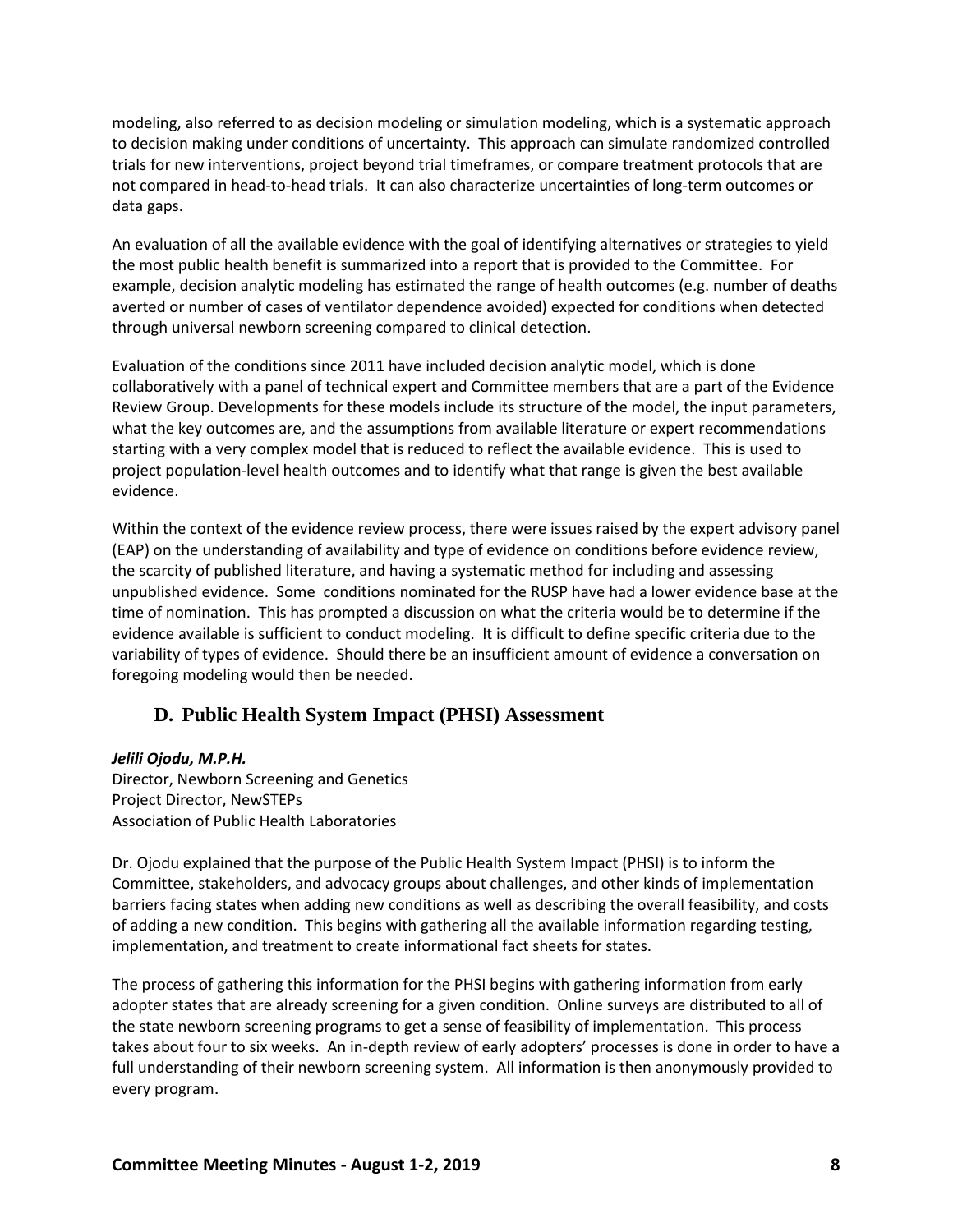During the February EAP meeting, the following concerns were raised concerning the PHSI: lack of communication to the Committee regarding the difficulties of new condition implementation, lack of consideration of the increased burden on providers for true positives and false positives, concern of the type of respondents for questions on specialist availability, uniform long-term follow-up plans for each condition, and uncertainty of how the Committee weights the survey data during the decision-making process. Limitations concerning hypothetical survey questions, OMB survey approval process, and funding pose challenges to address potential issues raised by the EAP. A new resource is the NewSTEPs Readiness Tool, which captures information about states overall readiness to expand newborn screening. Moving forward it is very important to understand the challenges and opportunities that face state newborn screening programs and how long it may take for them to add new conditions.

### <span id="page-11-0"></span>**E. Cost Assessments**

#### *Scott Grosse, Ph.D.*

Research Economist National Center on Birth Defects and Developmental Disabilities Centers for Disease Control and Prevention

A Cost Assessment Workgroup met and came up with recommendations for an approach to cost assessment in the context of newborn screening. The tool that was developed asks states that have started screening, or are about to screen one of the proposed conditions, to come up with costs for staff time, equipment, reagents and other disposables, and facility overhead and space. The information from those states is then pulled and reported with a focus on the direct costs of screening and confirmatory testing.

There are many challenges when estimating cost. Estimates are projected costs and not the actual costs, so the costs may be substantially lower than what states calculate. Additionally, other cost components may be needed, or cost assumptions are made, such as administrative costs, short-term follow-up costs, equipment costs, or laboratory costs. Costs can also widely vary if it is multiplex or a standalone test, which may also have a short shelf life due to changes in technology. These factors cause difficulties when trying to standardize estimates state to state.

Dr. Grosse asked a number of hypothetical questions, which may be useful when getting feedback from the state programs. An issue raised by the EAP is the concern of cost estimates needing to be both internally valid and generalizable across states. Another issue is the question of which costs are the most important and how do we measure these costs, keeping in mind that some important costs cannot be measured. Additionally, follow-up costs such as quality control, contractual issues, support levels from NIH or sponsors, as well as staff and monitoring need to be included as cost assessments.

Dr. Grosse provided the following potential solutions and recommendations: create a consistent cost assessment tool; request that pilot studies funded by HHS agencies report costs using common data elements; collect all data from screening programs; and for that data to be analyzed to create a cost function that varies based on annual numbers of births in the state, number of screenings per infant, and the number of tests by screening laboratories. He also recommends that the cost assessment be broadened in scope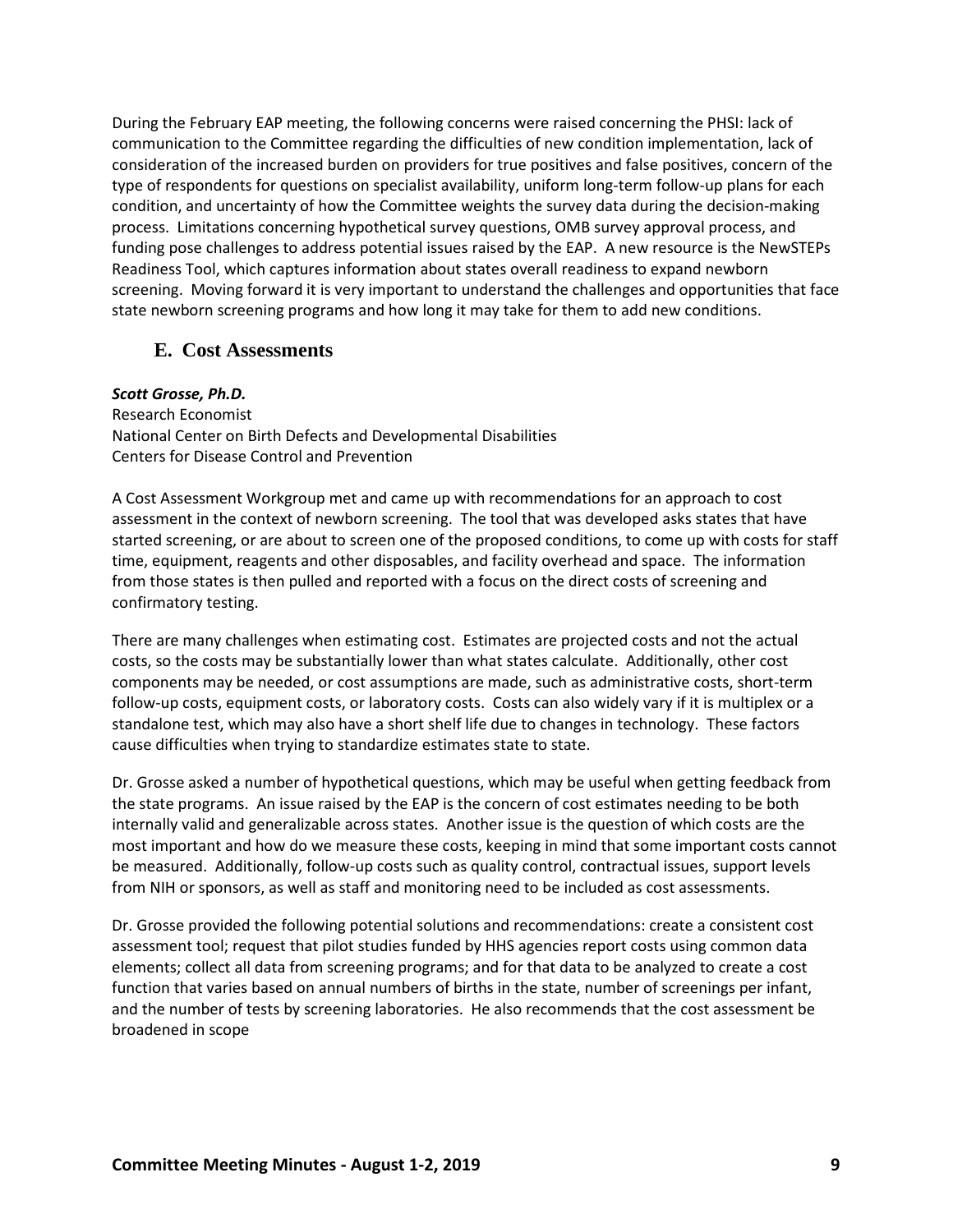## <span id="page-12-0"></span>**F. Discussion**

### *Cynthia M. Powell, M.D., M.S., FACMG, FAAP*

Committee Chair Professor of Pediatrics and Genetics Director, Medical Genetics Residency Program Pediatric Genetics and Metabolism, The University of North Carolina at Chapel Hill

Dr. Powell moderated the discussion:

- A Committee member asked in what circumstances would modeling not be possible and how would that affect the information provided to the Committee to make a decision. Dr. Prosser stated that this circumstance has not happened. However, it has been discussed that if there is a time frame or sample size for which modeling is not possible, it would come back to the Committee to discuss whether a nomination can proceed.
- A Committee member commented that suggesting that implementing a disorder will only cost \$3 a sample is not taking into consideration the whole system. The Committee member went on to ask if information gathered from the Readiness Tool could be combined with the impact assessment? To preface the response, Dr. Kemper wanted to be clear on what is seen as a decision versus a data-gathering point. To answer the question, Mr. Ojodu agreed that there can be a partial combination of some of the information collected using the PHSI surveys.
- The same Committee member asked if it was possible to bring in genetic counselors, SIMD, or other groups to help gauge the impact on stakeholders. An organizational representative responded that absolutely, that is something we need to be doing.
- A Committee member stated that it was mentioned in a presentation that therapy and followup costs should be added to considerations, which has not been previously done. Dr. Grosse clarified that the EAP members suggested it be included. It is not feasible to include within the present process.
- An organizational representative asked if adding a condition under less than ideal circumstances has been considered and if that could provide a sense of timing for the addition of new conditions. Mr. Ojudu responded that he likes the idea of making sure a number of subspecialty groups are able to provide more information on the system impact, but it is important to consider how that information is used to make a final decision.
- An organizational representative commented that they like the idea of using the organizational representatives to gather information from their perspectives, as it would be very helpful to have the broader perspective represented.
- An organizational representative asked about the recommendation to include standard prespecified outcomes along with the condition specific. Have those been defined yet or will those be defined? Dr. Kemper responded that it is surprisingly straightforward to figure out the ones that we should pre-specify across all the conditions as it is about survival. If there was a good measure of survival and a need for mechanical ventilation and neuro or cognitive development, it would be great to have quality of life measures.
- An Organizational representative stated, in regard to qualitative representation of cost, that if instead of pre-specifying qualitative categories to think about it as a confidence interval, you could say it is between \$0.50 and \$2.35.When there is a contractual requirement and you are not allowed to provide the cost, that may be exactly the kind of disclosure the company would want. A Committee member suggested that it is more an issue of confidentiality [vs. being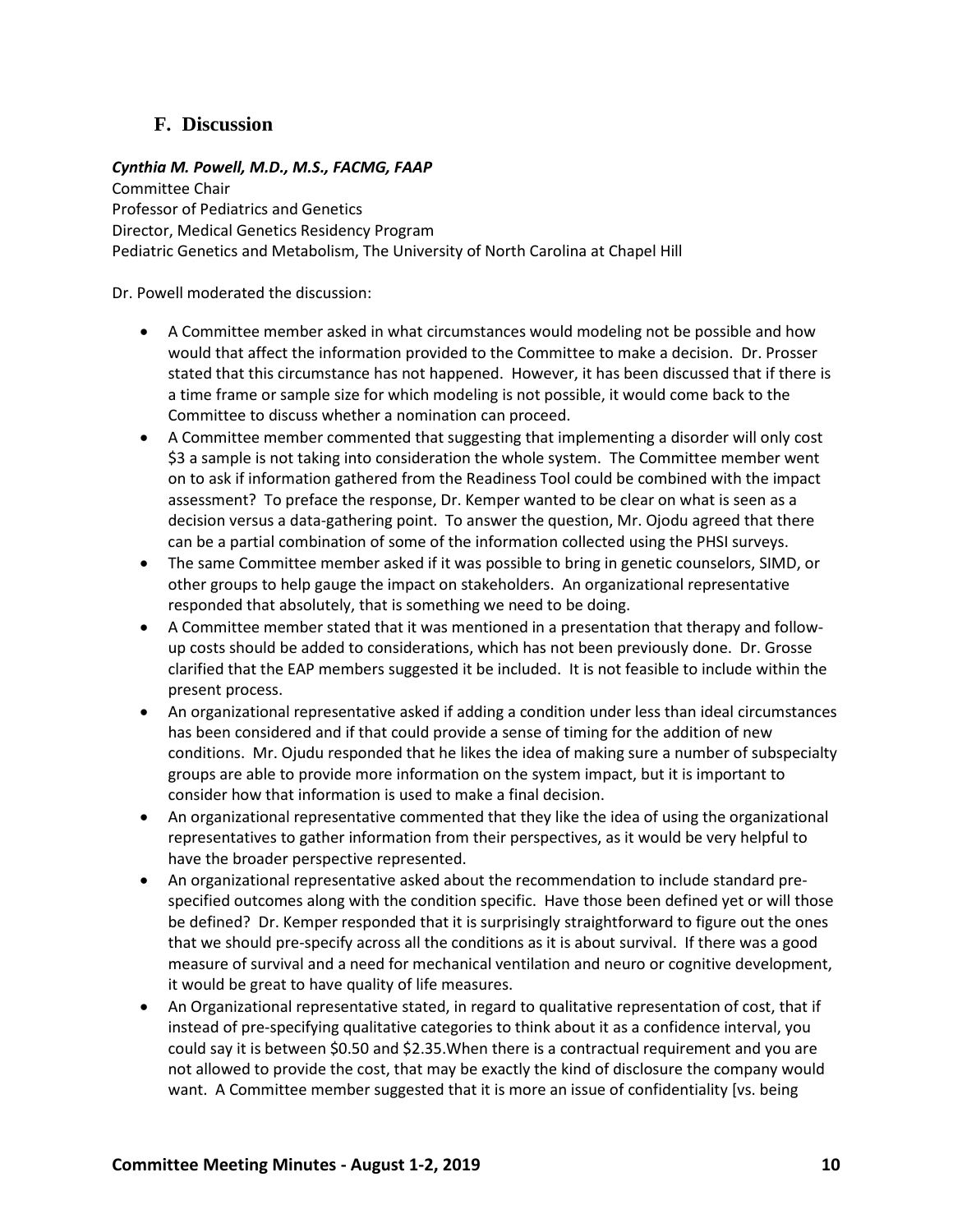proprietary]. Dr. Grosse mentioned that the entire U.S. healthcare system has a lack of price transparency. Another Committee member mentioned that there are circumstances when proprietary information cannot be held back. Dr. Comeau noted that there are a variety of contractual kinds of things that have begun to be addressed. She asked what a state might expect to get back from contributing granular data and if the granular data is going to drive companies to offer the same price for a particular reagent. Mr. Ojodu responded that what Dr. Comeau suggested is something that has begun to be incorporated into the information that is being collected relating to costs.

### <span id="page-13-0"></span>**G. Stakeholder Values in Decision-Making**

#### *Alex R. Kemper, M.D., M.P.H., M.S.*

Lead, Evidence-based Reviews Division Chief, Ambulatory Pediatrics, Nationwide Children's Hospital Professor of Pediatrics, Ohio State University College of Medicine

Dr. Kemper began by stating how challenging it is to discuss the topic of values. He explained the three notions within the Evidence Review Processes and the challenges they present during decision-making. The first being the notion of competing options. The option to either add a condition to the RUSP, to test for a particular condition, or deciding to not include the condition as there can be alternative strategies for newborn screenings. However, as the decision is being made within public health programs, it affects individuals and their families.

The second notion involves characterization of the various outcomes of newborn screenings. This includes the immediate number of positives or negatives and how many of those turn out to be truepositives or false-positives, as well as the individual level of health impact, and the impact on newborn screening systems. This presents challenges concerning the variation of benefits and harms across the population and the knowledge of those benefits and harms being available at different times. There is also the challenge of equality—ensuring everyone has access to newborn screening—along with decisional regret regarding what could have been done instead.

Finally, the third notion being uncertainty outlined during the Evidence Review Process. For example, there are ranges of accuracy within screenings and gaps within pilot studies, however, discussions focus on the gaps within that evidence. There are often significant challenges due to the fast pace in which advances within screenings and treatments are being introduced, paired with insufficient evidence on their benefits or harms. However, by implementing more pilot screening or broader screenings, this may resolve some of the uncertainty.

Dr. Kemper then read a quote about values from the guidelines GRADE and explained how they focus on patients' perspectives and individual clinical decision-making as opposed to public health. GRADE does a lot of what the Committee does, such as looking at the magnitude of estimates on important health outcomes and the confidence in those estimates. However, it also considers estimates of typical values and preferences and the confidence in those estimates, the variability of values and preferences, and resource use.

We need to think about values in terms of perspective, whose values do we value and how are the values we are interested in determined. Are we enabled within the process to understand the values of stakeholders? There also needs to be an understanding of the variability of those values and what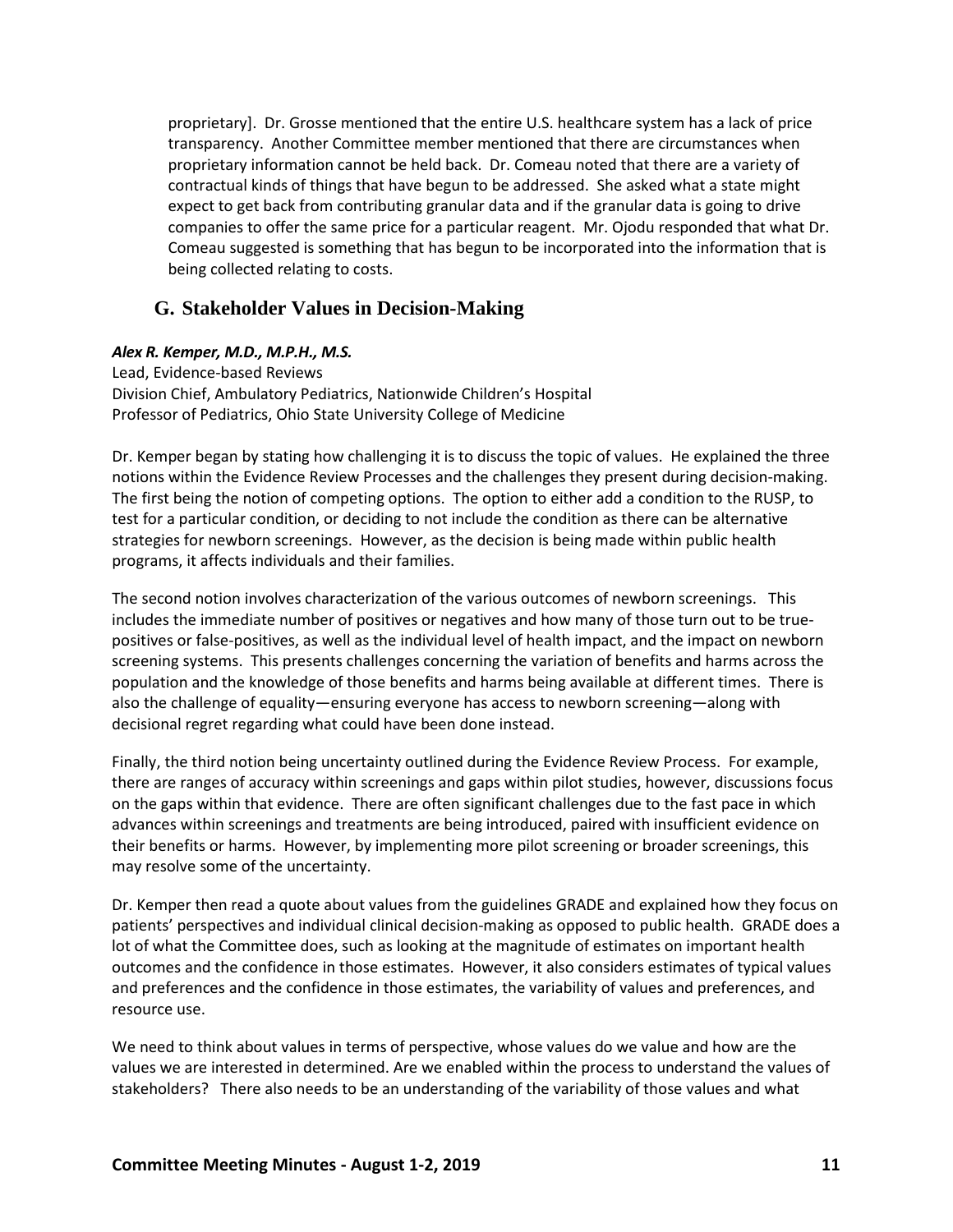drives them so that it can be incorporated within the context of what is done as part of the Evidence Review Process.

Dr. Kemper then presented the concept of a Quality-Adjusted Life Year with a reference of one Quality-Adjusted Life Year equated to living one year in perfect health. Quality-Adjusted Life Years is a standardized measurement of health outcomes that can facilitate comparisons across health conditions and populations. It is calculated as a function of time and utility, with utility ranging from zero (death) to one (perfect health). Some of the strategies to measure this concept are time trade-offs, standard gambles, visual analog scales, and the use of conversions from other quality-of-life instruments can also be used. Beyond the challenge of variability, there is the challenge of figuring out utilities. To do so, there needs to be a full understanding of the health condition, awareness of the perspective, as well as consideration of any contextual factors.

An alternative method of discovering utility is through the use of a citizens' jury which is the selection of up to 20 people to form a group which represents the public, much like a Grand Jury or focus group. The citizens' jury is provided with an extensive amount of information and substantial time to deliberate and produce a range of values or what their thoughts are. Another alternative method involves issuing public surveys. This is more feasible on a national level and they provide that ability to assess preferences using sophisticated approaches, much like those use in marketing strategies.

Dr. Kemper introduced a study by Dr. Tarini and Dr. Prosser that was done on adults which asked them about characteristics related to newborn screening and what they think is important. Dr. Prosser stated that one of the conclusions from this process was the extreme amount of difficulty there is to frame survey questions in a way that the public could answer in a reasonable manner and that the survey really did not work well. Additionally, it was concluded that a citizens' jury approach for newborn screening would a better approach to the extreme complexity of the process.

Dr. Kemper presented a multi-criteria decision analysis method called EVIDEM. This method determines the value of an intervention by the need for the intervention, its comparative outcomes and economic consequences, the knowledge about the intervention, and then by the population's priorities. This is done in a way to ensure systematic thinking of all the considerable components, such as the alignment of priorities, environmental sustainability, system capacity, and the political, historical, and cultural context. EVIDEM also provides a framework for explaining the various values of the intervention which are the need for intervention, the comparative outcomes, what the types of benefits are, any economic consequences both medical and nonmedical, the knowledge about the intervention including the degree of evidence and expert consensus, and finally does it have a scoring system that has been adapted for rare diseases. Applications of EVIDEM can be provided for both therapeutic interventions and preventative interventions.

## <span id="page-14-0"></span>**H. Discussion**

Dr. Powell moderated the discussion:

• A Committee member asked if a citizens' jury would include people who have some familiarity with the condition or people who have no familiarity with newborn screening or the condition. The presenter was not sure but believes they are supposed to be broadly representative. A Committee member responded that ideally it would incorporate both the patient and family perspective as well as the public perspective to enhance the process while another Committee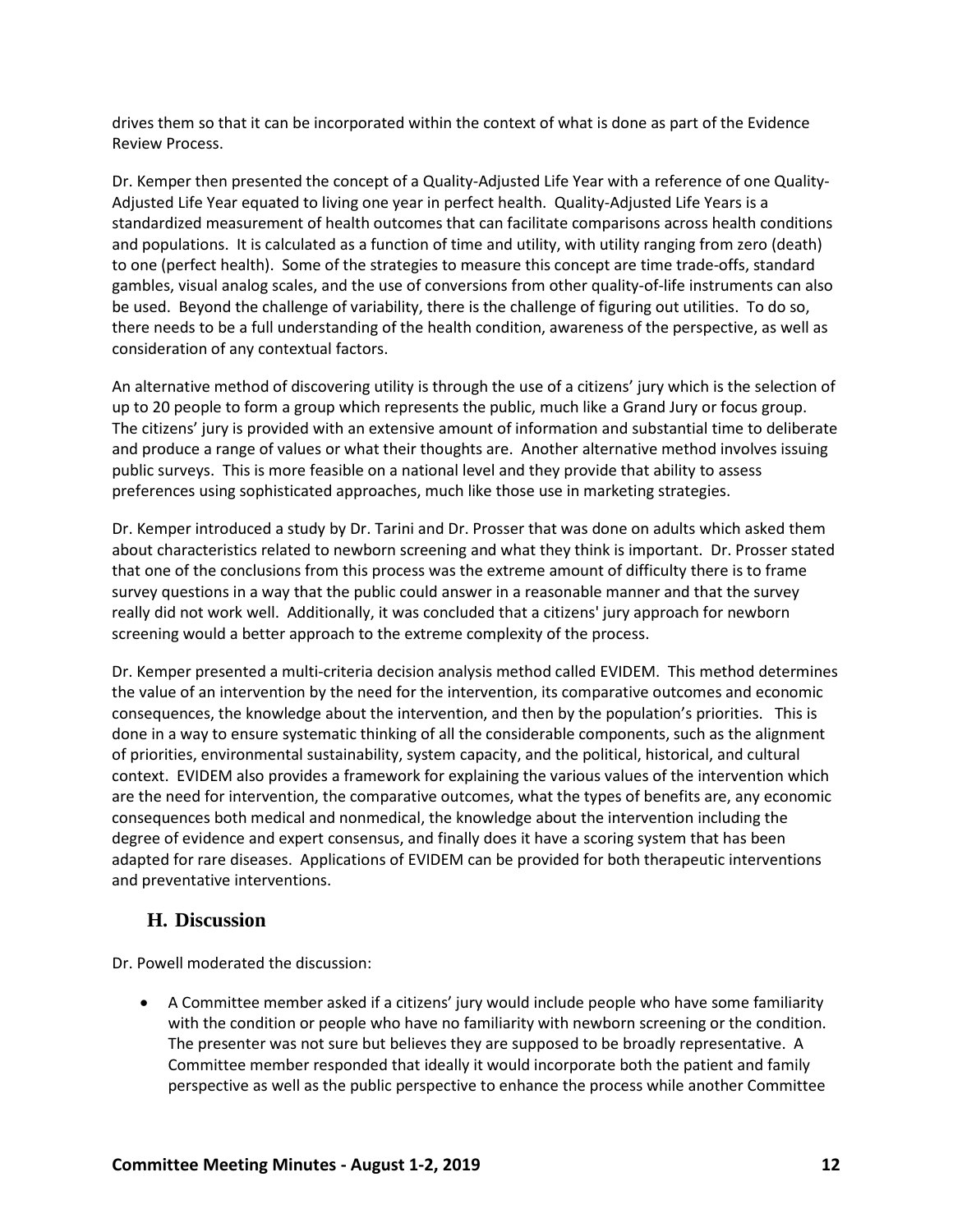member stated the possibility of two citizens' juries, which could provide some interesting crosstalk among those groups.

- A Committee member reminded members of the Committee that the Iowa Newborn Screening Program held a citizen jury about their newborn screening program that was led by Kim Piper and Dr. Michelle Gornick.
- A Committee member commented that it is great to discuss ways to incorporate the public perspective with the perspective of those who are affected by conditions, but those tend to be lumped into public or advocacy groups, but there may be others out of that context.
- A Committee member wanted to discuss the meaning of assessing value and the decisionmaking process in a mandatory program as the concept of decision-making is that there is a decision to be made and what that means in this context. Another Committee member responded that an important point that came up during the EAP meeting was that patient/family preference and public preference groups were not being included. The presenter followed up by stating that the decision ultimately is whether or not conditions are added to state newborn screening programs, and not at the individual level, which is why it is important to assess values and preferences and incorporate it into the process.
- A Committee member asked what it would mean to bring all values and preferences as a part of a report versus the Committee being in a position to make a decision and consider stakeholders directly speaking with us. The presenter's response was that the notion of assessing values was to be able to reach beyond a group of individuals to make sure there is a holistic assessment of values and preferences. A different Committee member responded that adding values and preferences would move from individual experiences to a group perspective. There was a discussion on if there is a way to systematize and better reflect that group perspective for the Committee.
- A Committee member mentioned the possibility of doing a citizens' jury in one state while looking at different methods in other states. The Committee member also mentioned the option of focus groups for assessing how different audiences will respond. The perspectives among families who are impacted by conditions is important. Trying a to equalize this perspective that of the general population may impact the utility of the information. A Committee member noted that the intention is to make sure there is a more complete representation of the perspective of patient and families integrated into the assessment process.
- A Committee member mentioned a quick note about the amount of time and energy that Baby's First Test and other resources have put into providing an understanding of newborn screening to the general public and that there is still relevant data that is not condition specific that we can draw from.
- An organizational representative posed that if there is early detection, it does not necessarily change the outcome but on the other hand, if you diagnose somebody in the pre-clinical phase, the harms of early detection are very real, as simple as losing good quality of life years worrying. So how do we create understanding for individuals within the citizens' jury on the harms of early detection and include that in our value matrix when it comes to these situations where there is a question about the value of early detection. A Committee member stated she has facilitated a citizens' jury where it was done very carefully through a series of lectures, as well as question and answer sessions, which touched on all of the issues. A different Committee member noted that the advantage of having a citizens' jury in this context would be the ability to educate over time as opposed to a one-time focus group. A third Committee member stated that if done well, some of these complex issues can be communicated in a way the public can understand.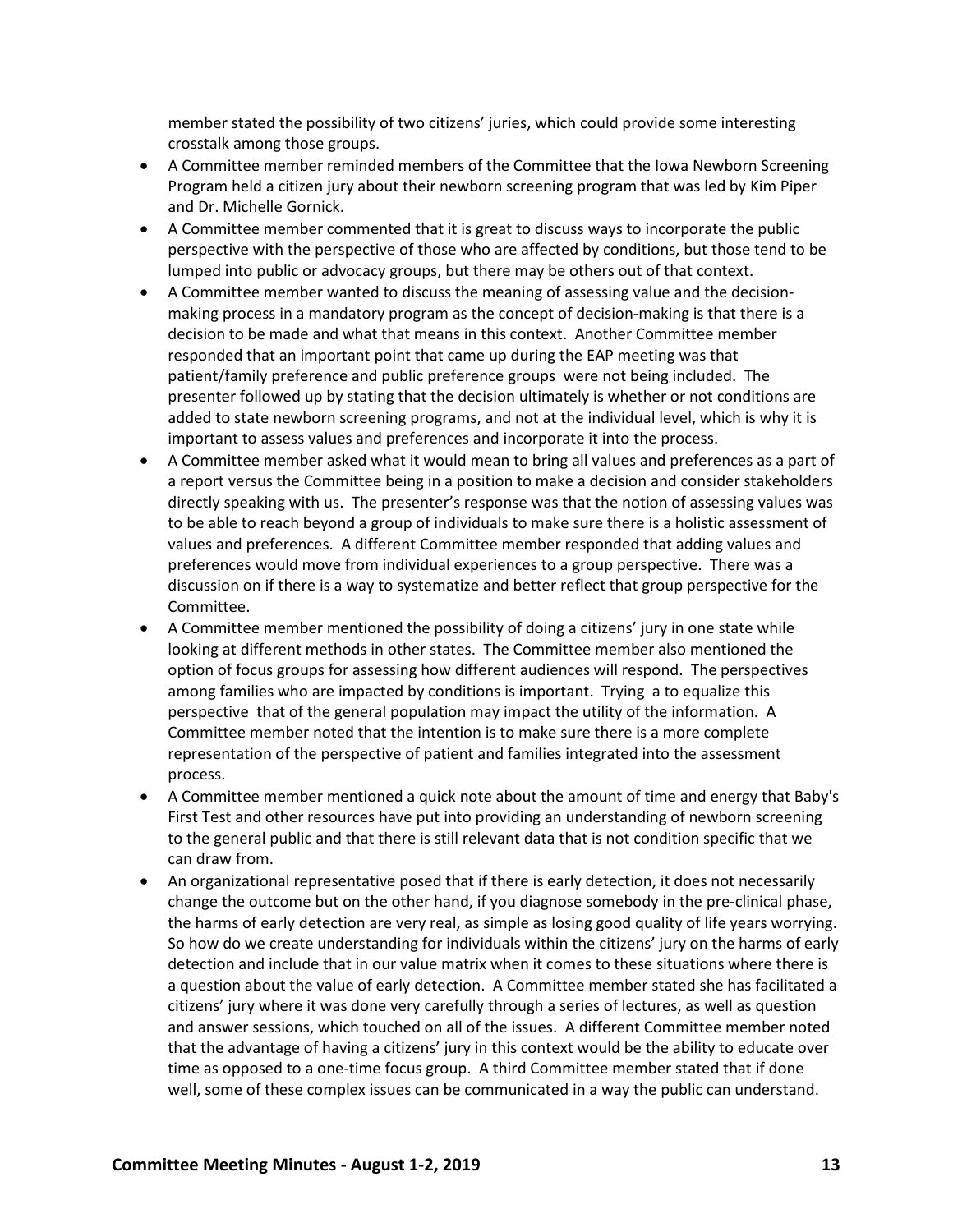- A Committee member wanted to remind the Committee that when we say public at this meeting, many of us think of advocacy groups and when we say public in a citizens' jury we mean the general public.
- An organizational representative wanted to follow up on the comment based on their experience running some like a citizens' jury, that approval often goes down as individuals learn more.
- An organizational representative asked if there is a potential role for information that, when using one of these approaches, we could find out where the pinpoints are or what are the criteria by which individuals judge things as opposed to every nuance of every condition that may come up. The response from a Committee member was that the disorders were aggregated as best as they could be and the types of disorders we knew of and could imagine as well as the treatment and everything into various attributes.
- A Committee member asked at what extent do we let public view affect a decision in terms of what weight does it carry and how do we decide that weight? There is evidence that hypothetical situations can be very different in comparison to real situations and the responses we get are neutral responses. Another Committee member answered that she does not know that it is really a qualitative study because it is not hypothesis generating.

## <span id="page-16-0"></span>**V.Administrative Business — August 2, 2019**

## <span id="page-16-1"></span>**A. Welcome and Roll Call**

### *Cynthia M. Powell, M.D., M.S., FACMG, FAAP*

Committee Chair Professor of Pediatrics and Genetics Director, Medical Genetics Residency Program Pediatric Genetics and Metabolism, The University of North Carolina at Chapel Hill

### *Catharine Riley, Ph.D., M.P.H.*

Designated Federal Official Health Resources and Services Administration (HRSA)

Dr. Powell welcomed participants to day two of the third 2019 meeting of the Advisory Committee on Heritable Disorders in Newborns and Children.

Dr. Powell then conducted the roll call. The Committee members in attendance were:

- Dr. Mei Baker
- Dr. Susan Berry
- Dr. Kyle Brothers
- Dr. Jane DeLuca
- Dr. Carla Cuthbert (Centers for Disease Control and Prevention)
- Dr. Kellie Kelm (Food and Drug Administration)
- Dr. Michael Warren (Health Resources and Services Administration)
- Dr. Cynthia Powell
- Dr. Melissa Parisi (National Institutes of Health)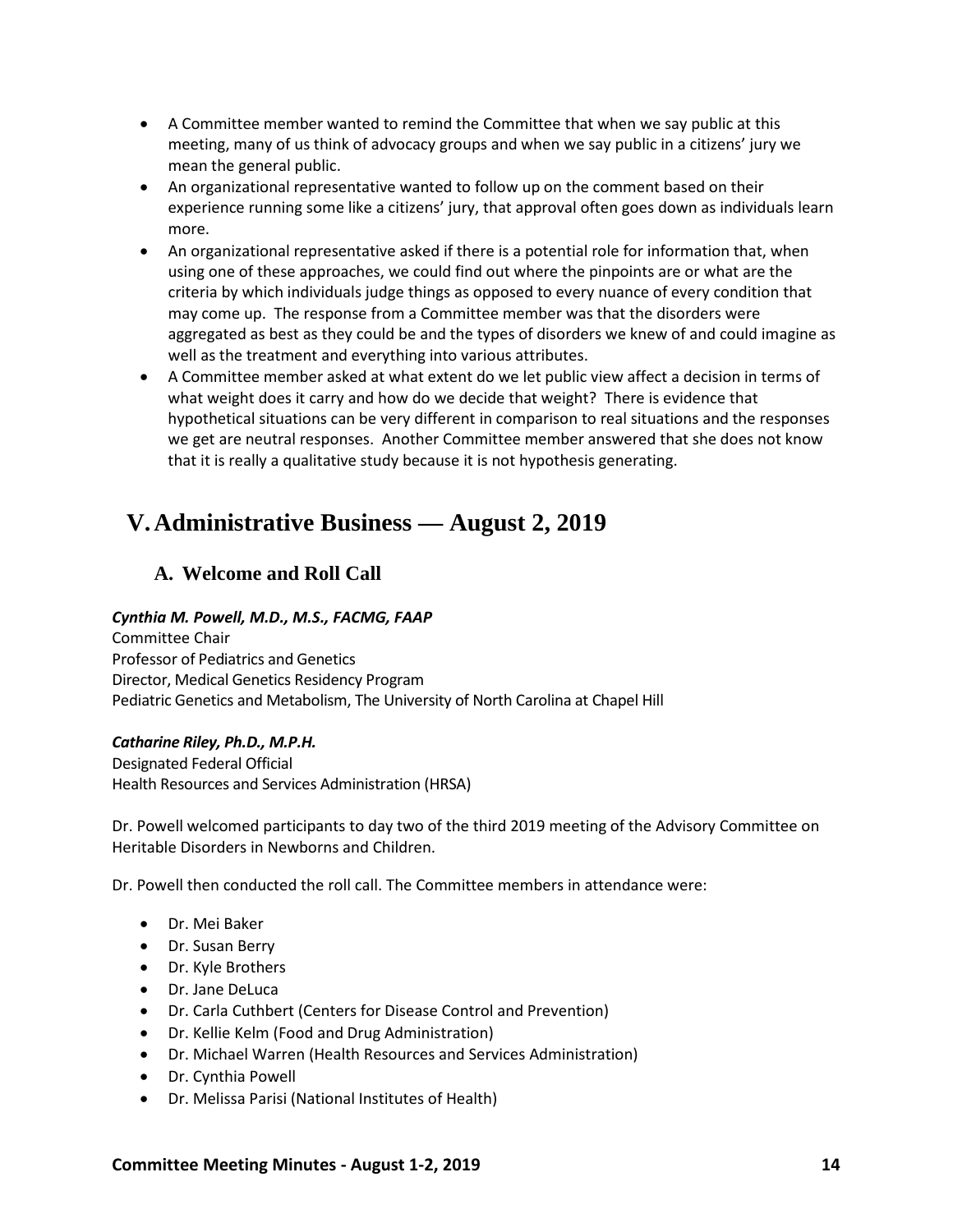- Ms. Annamarie Saarinen (webcast)
- Dr. Scott Shone (webcast)
- Dr. Beth Tarini
- Dr. Catharine Riley (Designated Federal Official)

Organizational representatives in attendance were:

- American Academy of Family Physicians, Dr. Robert Ostrander
- American Academy of Pediatrics, Dr. Debra Freedenberg (webcast)
- American College of Medical Genetics & Genomics, Dr. Michael Watson
- Association of Maternal & Child Health Programs, Dr. Jed Miller
- Association of Public Health Laboratories, Dr. Susan Tanksley
- Association of State & Territorial Health Officials, Dr. Christopher Kus (webcast)
- Child Neurology Society, Dr. Jennifer Kwon
- Department of Defense, Ms. Theresa Hart
- Genetic Alliance, Ms. Natasha Bonhomme
- March of Dimes, Dr. Siobhan Dolan
- National Society of Genetic Counselors, Ms. Amy Gaviglio
- Society for Inherited Metabolic Disorders, Dr. Georgianne Arnold

# <span id="page-17-0"></span>**VI. International Rare Disease Consortium (IRDiRC)**

#### *Anne R. Pariser, M.D.*

Director, Office of Rare Diseases Research National Center for Advancing Translational Sciences National Institutes of Health

The purpose of IRDiRC was to promote international collaboration and advanced rare diseases research worldwide. IRDiRC was international from the beginning because the very first meeting included members from Europe, North America, Asia, Australia, and the Middle East. The initial focus was on developing common scientific and policy frameworks that could be recognized and disseminated to the individual members to try to promote collaborative and efficient approaches. IRDiRC's vision is to enable all people living with a rare disease to receive an accurate diagnosis, care, and available therapy within one year of coming to medical attention. The overarching goal was very ambitious, so it was divided into three goals. The first goal is that patients receive a diagnosis within 1 year if the disorder is known. If it is not known, undiagnosed individuals are entered into a globally coordinated diagnostic pipeline. The second goal is to develop 1,000 new therapies for rare diseases, and the third goal is to develop methodologies to assess the impacts of the diagnosis and the therapy.

To achieve these goals, IRDiRC developed a roadmap to break it down into individual pieces, stand up committees, and at times taskforces. They identified the top priorities and consolidating them into an organized plan and then distributed that plan internationally. IRDiRC does not have regulatory power in any particular area of the world, however what they do provide is guidance and recommendations that can then be adopted by the individual member organizations for their own research programs or priorities. Member organizations are responsible for enacting this using their own funding. For rare diseases the key priority areas that they focus on are things like ontologies, diagnostics, biomarkers, registries, and natural history studies.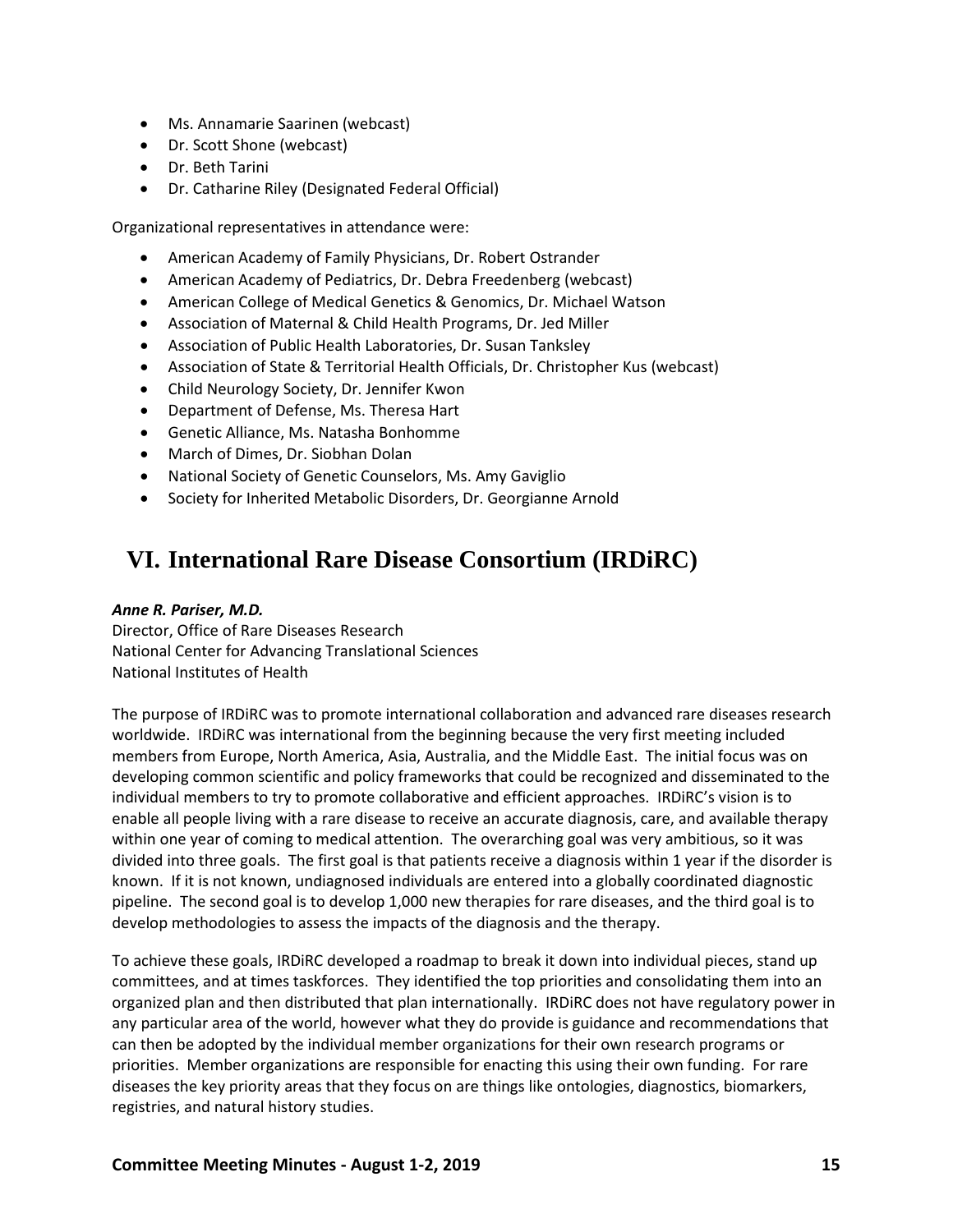There are three constituent committees including the funders, patient advocates, and companies. Their job is to: identify roadblocks or priorities; implement task forces and activities to address priorities; establish and promulgate best practices, operating procedures, quality standards, and the roadmap to address priorities; inform other committees of scientific and programmatic states, needs, opportunities, and emerging issues. Task forces are used to tackle specific topics of importance. For example, the diagnostics scientific committee worked on "solving the unsolved", clinical data sharing, carrier screening, and underrepresented populations.

IRDiRC developed a website of IRDiRC-recognized resources to look for the best practices and models that are of good quality and has the potential utility to a lot of members. These resources are posted on the website in an effort to try to disseminate what has already been developed so that people can leverage and use these resources. There are currently 22 IRDiRC recognized resources and a broad range of categories, like guidelines, databases, and tools. What they are trying to do is not just introduce efficiency into the process and improve a little bit on what we are doing now, but to truly transform the research environment for rare diseases. The goal is reaching this very ambitious vision by 2027, but also to improve the research and the lives of patients with rare diseases.

## <span id="page-18-0"></span>**A. Discussion**

Dr. Powell moderated the discussion:

- A Committee member asked about therapeutics and how things that are not medications fit into the effort, if at all. The presenter's response was that IRDiRC mainly focuses on therapeutics, drugs, biologics, or devices and not as much on patient care, physical therapy, dietary modifications, or educational interventions. Most of the efforts focus on the cross-border collaborations but the topic would fall under the patient constituent committee.
- A Committee member asked if there are opportunities to partner in the newborn screening space that we have not considered. The presenter responded that the diagnostic committee has been looking at cross-border study, early diagnosis, and registries. The presenter urged the Committee member to contact Gareth, who is interested in the topic.
- A Committee member asked if the presenter could comment on how they collect data and the terms for the duration and unified ID. The presenter responded that IRDiRC itself is not collecting any of the data. Data collection falls to the members and regional authorities. It is more about trying to come up with best practices or even awareness that these tools and repositories exist and then encourage collaboration to increase interaction and access to data that may already be there.
- A Committee member asked in terms of your goal of individuals receiving a diagnosis in a year if the disorder is known, could you talk a little bit about how you are approaching that, both in the US, as well as what is being done internationally? The presenter responded by saying they are seeing just a lot of new drugs and breakthroughs and targets to aim at in understanding the molecular underpinning. Diagnosis has been a challenge and we have not really seen as much movement in that area. It is a goal, but we are not there yet.
- A Committee member asked if doing something like journey mapping with patients and patient groups was considered? The presenter responded that they are looking into a number of ways to gather this information. It is becoming more accessible to do journey mapping, but trying to get a good look at one patient's journey is difficult. This is a real growth area. We do not have the magic formula yet, but we are working on it.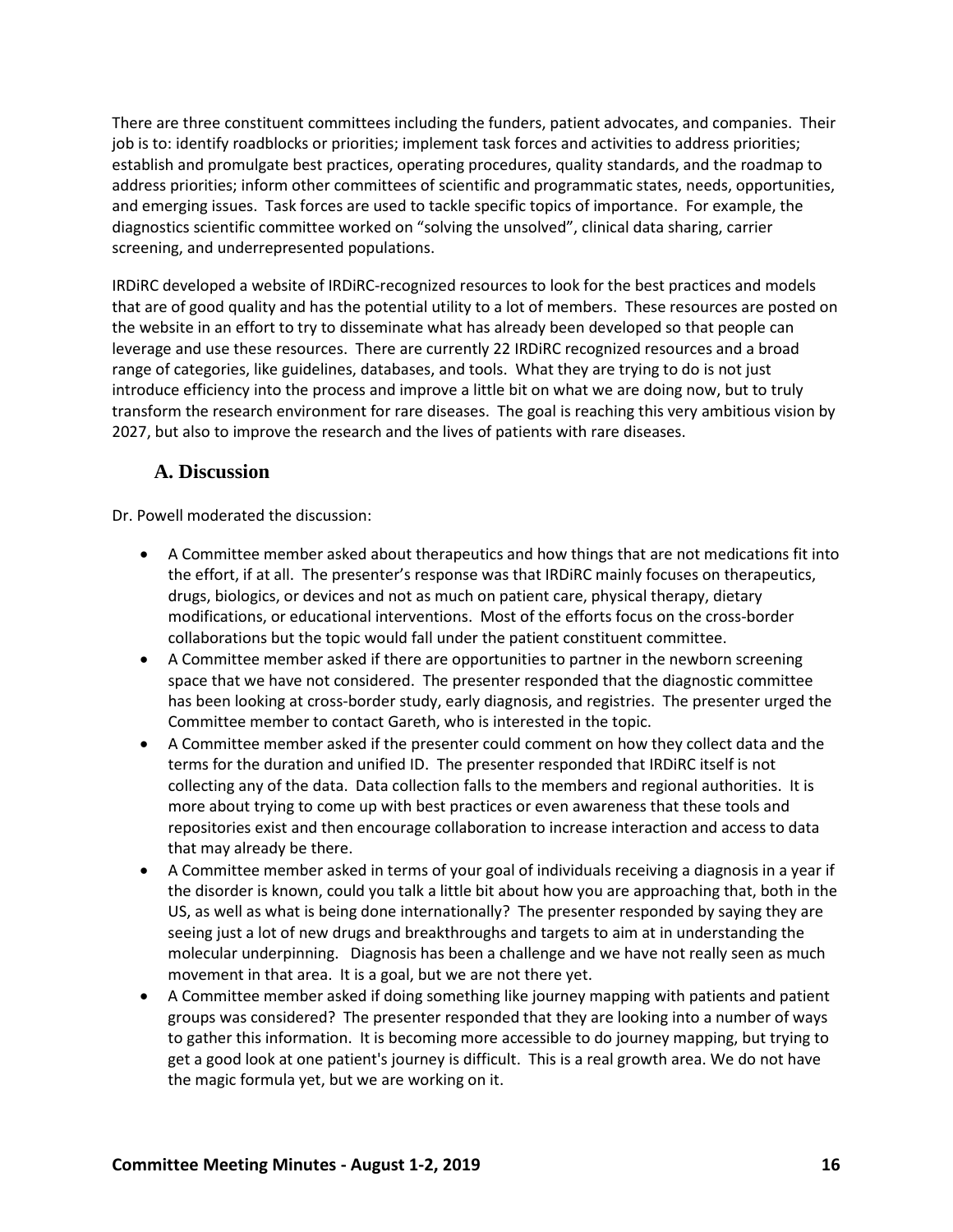- A Committee member mentioned that genomic sequencing is certainly a way to determine a diagnosis in some cases, but many insurance companies are not covering genomic sequencing. Ae there any efforts under way to promote coverage? The presenter responded saying it is getting easier now to make a case to an insurance company to go to a quicker genomic analysis, but it is not perfect. There are some academic centers that have looked at this in high-risk populations.
- A Committee member wondered what the growth is like of recruiting additional rare disease organizations; the barriers to getting genomic diagnostic testing are quite substantial. One way to even the playing field might be to shine a light on how easy or difficult it may be in different systems to get this testing done. The presenter responded if anybody is interested in joining and devoting their time, we are usually very glad to have you. It is hard to find the patients because they are often silent and these databases are hard to find.
- A Committee member asked is there any real effort to correlate or to collect some of this information that those of us just in the trenches, just getting all of the information that we end up finding and we are the ones who have the phenotypes, not anybody else. The presenter responded with there are disease specific registries and natural history studies that almost always collect genomic information in this day and age.

# <span id="page-19-0"></span>**VII. Implementation of RUSP Conditions Report**

### *Alex R. Kemper, M.D., M.P.H., M.S.*

Lead, Evidence-based Reviews Division Chief, Ambulatory Pediatrics, Nationwide Children's Hospital Professor of Pediatrics, Ohio State University College of Medicine

This presentation focuses on a review of the implementation conditions that were added to the RUSP between 2010-2017, and the development of methods to evaluate screening implementation and outcomes after addition to RUSP. Dr. Kemper and his team are looking at SCIDs, CCHD, Pompe disease, MPS1, and X-linked adrenoleukodystrophy to review what has happened since they were added to the RUSP. They are focusing on state implementation, public health implications, and clinical outcomes and impacts. Their guiding issues include condition specific factors and the newborn screening program.

Severe Combined Immune Deficiency (SCID), which was initially evaluated in September of 2007, was added to the RUSP in May 2010. The challenges with implementing SCID was that it was the first use of molecular testing for first-tier screening, there were variations in targets of screening, preterm infants had a high retest rate compared to full-term infants, and there was variation in incidence by race/ethnicity. However, there were many facilitators to implementing SCID screening including: collaborations and partnerships established among federal, state, nonprofit organizations, national technical assistance activities, SCID newborn screening pilots, and commercially available kits that were relatively straightforward to use and ensured uniformity. They were able to implement SCID within less than a year.

Originally nominated in 2010, CCHD was added to the RUSP in September 2011. The average time to implement CCHD newborn screening after it was added to the RUSP was 2.6 years. Some of the challenges of implementing CCHD screening included: point-of-care test, variability in approach to requiring the screening, decentralization in hospitals, birthing centers, homes, variable reporting requirements, and in screening algorithms, as well as special settings like high altitudes and NICU's.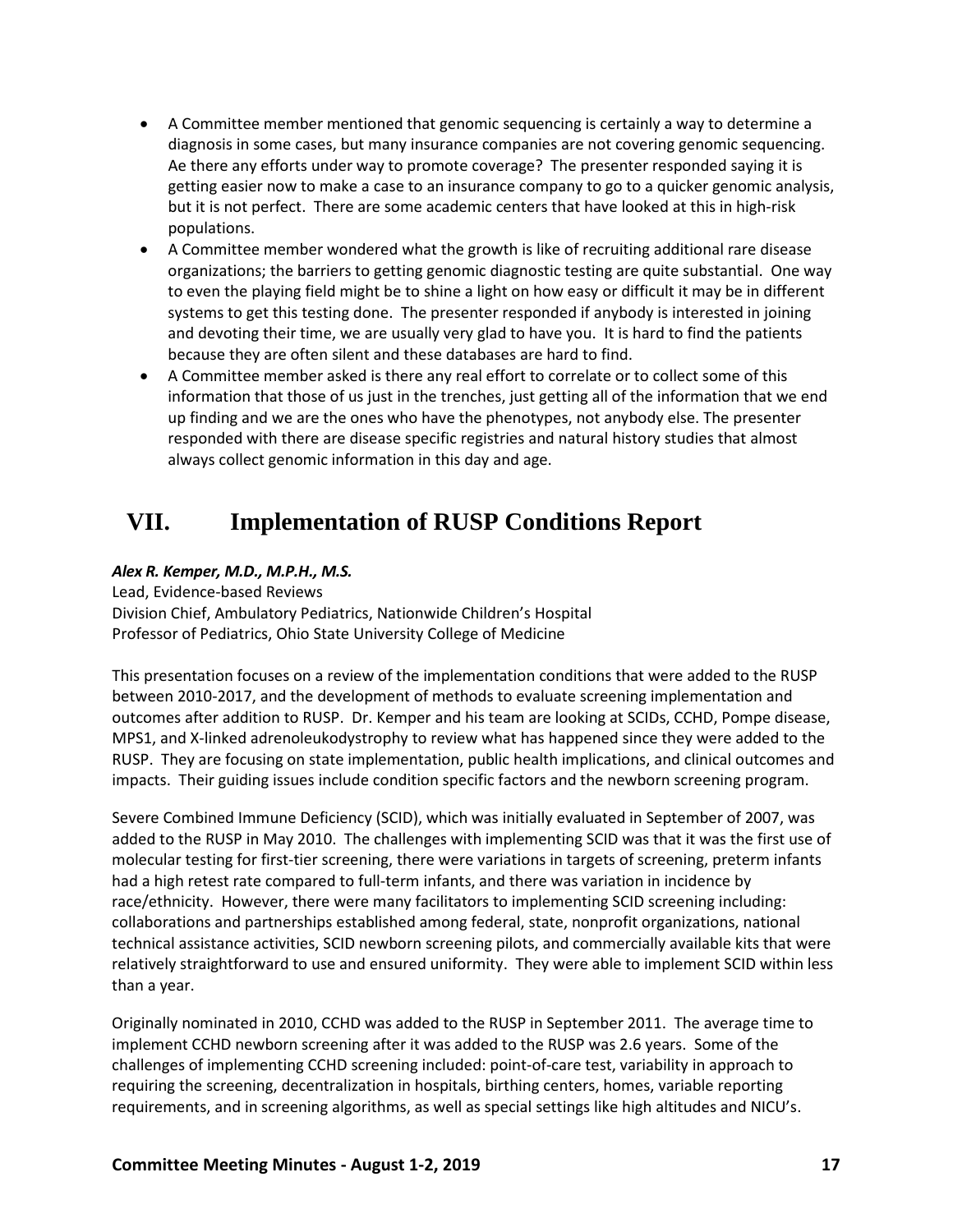However, some facilitators of implementing CCHD screening include the development of educational material, use of birth defect registries, and telemedicine.

Pompe disease was initially nominated in 2006 and nominated again in 2012. It was added to the RUSP in March of 2015. The average time to implement Pompe screening was a little over two years in states that have begun screening. MPS1 was nominated in May of 2012 and added to the RUSP in February 2016. The average time for implementation has been about 1.6 years in states that have begun screening. The challenges of implementing Pompe disease and MPSI screening include: commercial testing kits are labor and time intensive, reference testing samples are challenging to obtain, pseudodeficiency occurs, diagnostic uncertainty occurs, and identification of late-onset forms causes problems. Facilitators to implementing Pompe and MPS1 screening includes the ability of LSD's to be multiplexed, second-tier biochemical tests and post-analytical tools can reduce false positives, pilot studies to determine cut-offs, and registry databases with mutations and expected clinical characters.

X-linked adrenoleukodystrophy (X-ALD) was nominated in 2012 and added to the RUSP in February 2016. The challenge of implementing X-ALD screening includes: delays in FDA approval for commercially available reagents and discontinuation of LC-MS/MS columns impeded screening optimization and implementation, diagnostic challenges, long-term follow-up, cascade testing, and higher incidence than expected. Facilitators to implementing X-ALD screening include: adjustments to follow-up algorithm to expedite confirmatory testing by immediately referring screen positives to genetic counselors and specialists, potential for multiplexing with Pompe disease and MPSI, and registry databases.

Common challenges to new disorder implementation are hiring and training new personnel, delays in procurement and installation of equipment, updating laboratory information management systems, lack of shared genomic variant databases, and developing follow-up programs and clinical management plans for infants with late-onset or unknown disease risk. Common facilitators are peer research networks, pilot and/or implementation funding, working group for newborn screening and clinical follow-up and management, especially for disorders with later-onset forms, next-generation sequencing for second-tier testing, and common legislative approaches.

Next step in the review process is interviewing newborn screening programs at the state level regarding issues of implementation, and specifically looking at early adopters and late adopters to understand how things came about.

## <span id="page-20-0"></span>**A. Discussion**

Dr. Powell moderated the discussion:

- A Committee member mentioned the studies seemed to be pilots and health systems, small groups as you alluded to, biased populations. Is that your sense when you look at this data? The presenter responded with yes there are variables, more state level data in terms of reporting out the number of positives and the diagnostic workup.
- A Committee member asked is there a way to leverage the infrastructure we have with APHL to help the programs. The presenter responded that a great deal of thought has gone into what the expectation should be from the program when they accept funding in terms of sharing their experience, but asked Mr. Ojodu to talk about what NewSTEPs can access. Mr. Ojodu said when funds are provided to states for implementation of any one of the new conditions; one of the things they try to stipulate is that data are provided back to them.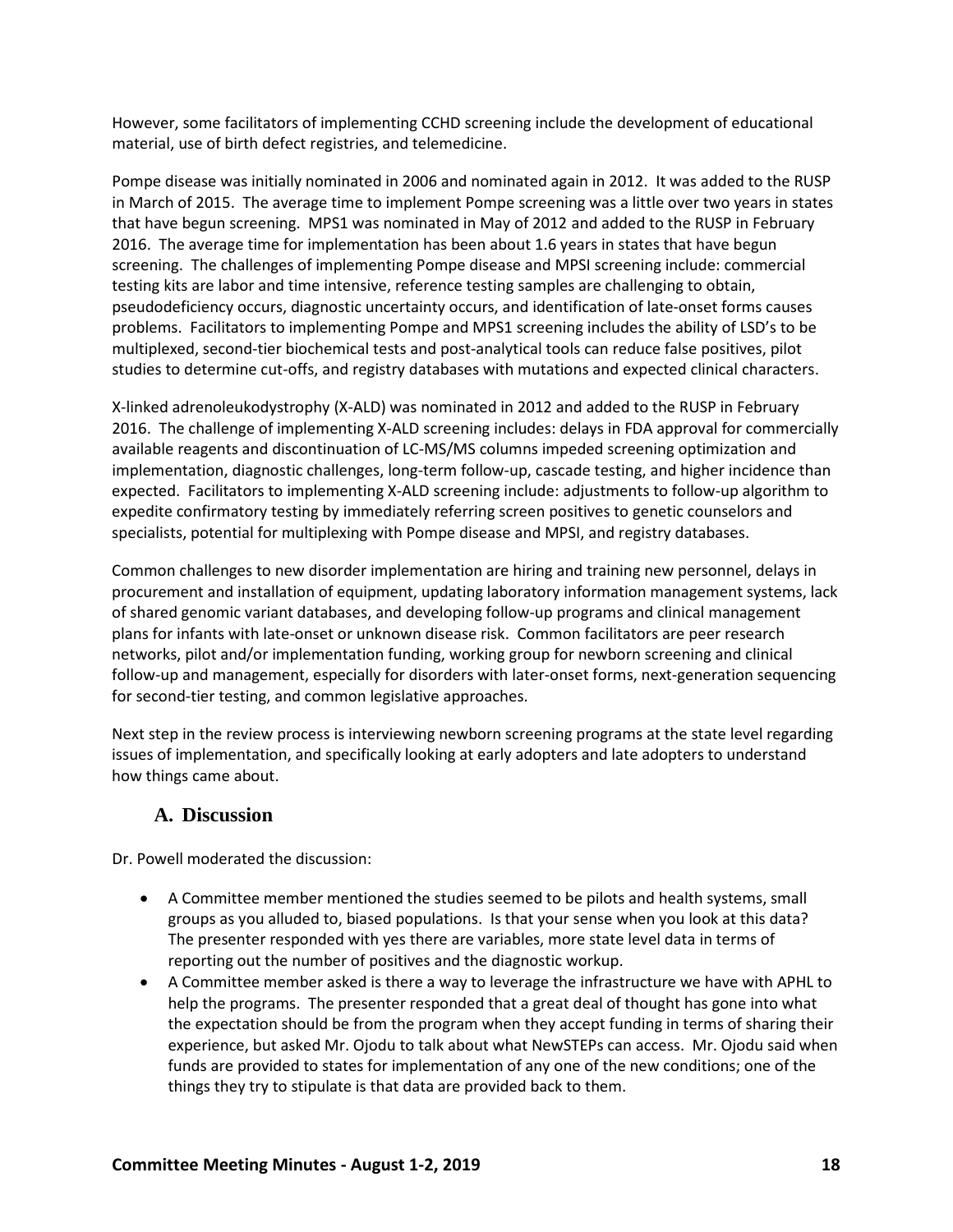- A Committee member asked if there could be a mechanism for this Committee to review that data as a peer review first step. Mr. Ojodu said he does not think so because the data are still being accumulated.
- A Committee member asked what can be done to support states, and is there a sense of weighting the challenges? The presenter responded by saying that is something that they hope to get to with the newborn screening program interviews.
- The same Committee member had a follow up question regarding funds; are general state funds being used? Are they putting it into the payer's hands? The presenter thought this was good idea, and said it could be set up, but it is not something he had previously considered.
- A Committee member inquired what metrics may be useful for assessing the actual value, and efficiency of screening attempts. The presenter mentioned that one of the problems when you look at the results of the screening studies is that people use language a little bit differently, so when you look at the data it becomes very difficult to understand what the overall impact was.
- A Committee member asked the presenter to explain a little bit more about the challenges with ELISA 199 screening, when you have less variation by race. The presenter responded that they were alluding to the fact that there are variation by subpopulation.
- A Committee member asked if the presenter had any thoughts about the requirement that the state actually implement the screening within a prescribed timeframe and whether that is a barrier to participation. The presenter said that newborn screening programs continue to refine their processes. That is actually why it is so hard to talk about outcomes in screening programs. In terms of the funding requirements for when to begin screening, that is a question for the funders.
- An organizational representative asked if there will be work done to ask about the impact on not only the medical system of having all these pseudo deficiencies and all these carriers, but also on the public health programs and the time it takes to call that out? The presenter responded with 100% yes.

# <span id="page-21-0"></span>**VIII. Linking Data Resources: Interoperability for Newborn Screening Programs**

### *Ashleigh Ragsdale, M.P.H.*

Newborn Screening Epidemiologist Office of Newborn Screening Washington State Department of Health

Ms. Ragsdale defined the terms being used, interoperability and interfacing, and offered a comparison between the terms. In some ways, interoperability is already incorporated within newborn screening programs in terms of Laboratory Management System (LIMS) interfacing with Case Management Systems (CMS). However, this can be expanded due to the number of stakeholders involved in newborn screening programs as well as the public health system.

Some of areas that could benefit from the use of interoperability through databases include: specimen tracking, electronic order and reporting (ETOR), hearing and CCHD screenings, record and birth defect registries, long-term follow-up (LTFU), pediatric specialists, as well as immunizations. These databases can then be provided to the professionals involved like doctors, laboratorians, and other providers in order to reach the best outcomes for patients.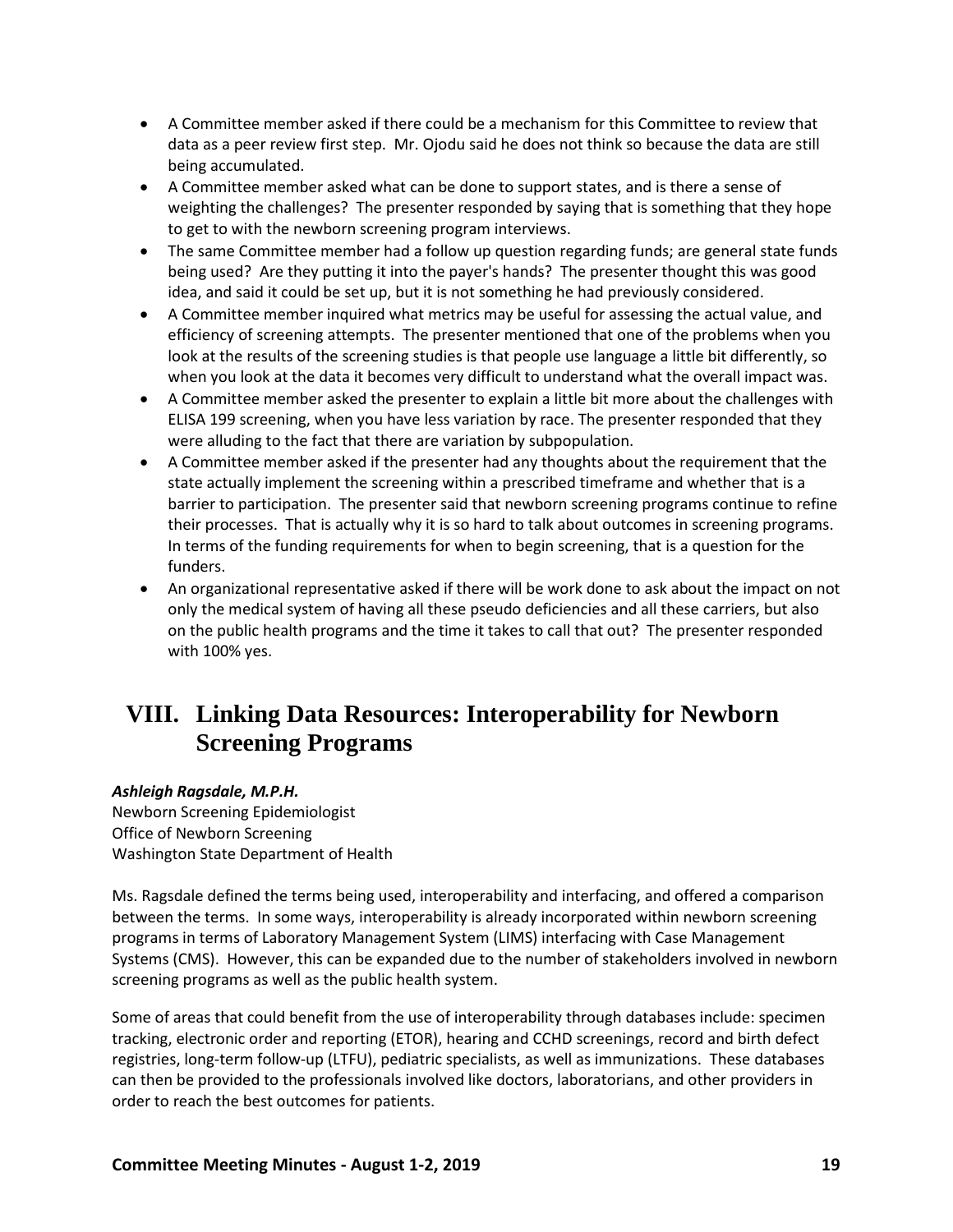One of the goals of newborn screening is to make sure every baby gets screened which is difficult for states to track. By linking vital records and birth records you could identify babies that have been missed and provide them with the screening. This will also provide a more accurate denominator of the babies born within program statistics and analysis for quality improvement and to better understand how the programs are functioning which can provide the ability to see what is being done state-wide.

Having interoperability within birth defect registries can lead to quicker data on outcomes, identify CCHD cases that were missed by pulse ox screening, as well as analyze the CCHD cases that were unreported. Electronic Test Ordering and Reporting (ETOR) is the electronic process of receiving information from the hospital, sending it to the laboratory, and then sending the results back to the hospital.

Dr. Ragsdale then gave an example of an ideal state, or "Xanadu". There would be a simplified electronic HL7 message system using an Admission, Discharge, and Transfer (ADT) message. The ADT message could be utilized to track birth notifications, specimen tracking, real-time quality monitoring, and real-time patient follow-up info. It can also provide an audit of the newborn screening system to assess if it is being done correctly and efficiently. Hospitals would then only need to make one connection to an agency who then is able to distribute that data to all the programs that need it instead of each program connecting to the other programs. It would provide connections between the hospitals and state or federal partners as well as between the hospitals or the partners and a possible health information hub. All facets would be able to connect to one place. Of course, there are some barriers to interoperability, which include agency policy, the informatics infrastructure within the agencies, program prioritization and opportunity cost, having the right partners, the sources of funding, as well as a lack of trained professionals in public health informatics.

Expanded interoperability allows newborn screening to gain efficiency, redirect FTEs, increase testing accuracy, and improve patient outcomes. This can be done through encouragement of the agencies to develop interoperability priorities, developing lab level interoperability plans by working with other lab programs, pursuit of funding opportunities, and the expansion of informatics workforce through training programs or internships.

## <span id="page-22-0"></span>**A. Discussion**

Dr. Powell moderated the discussion:

- A Committee member mentioned that if we are so busy doing and less busy focusing on the infrastructure of our house and how well we are doing, we are in some ways doing a disservice to the system and to the families. They asked the presenter to speak to their experience when they have had to navigate this issue. The presenter responded that when budgets get tight, you drop the things that you cannot afford to do anymore and focus on the ones that you can. So definitely adding new conditions has taken time away from working on other projects like data interoperability
- A Committee member asked if there has been work or are there tools available for programs to say "here's where my gaps are", and then to kind of choose their own adventure on which path of interoperability they should go to get the most return? The presenter responded saying it is an interesting concept to think about, not just in moving towards full interoperability, but also what can really provide the most benefit at this time. That could definitely be integrated in that roadmap that we have been talking about.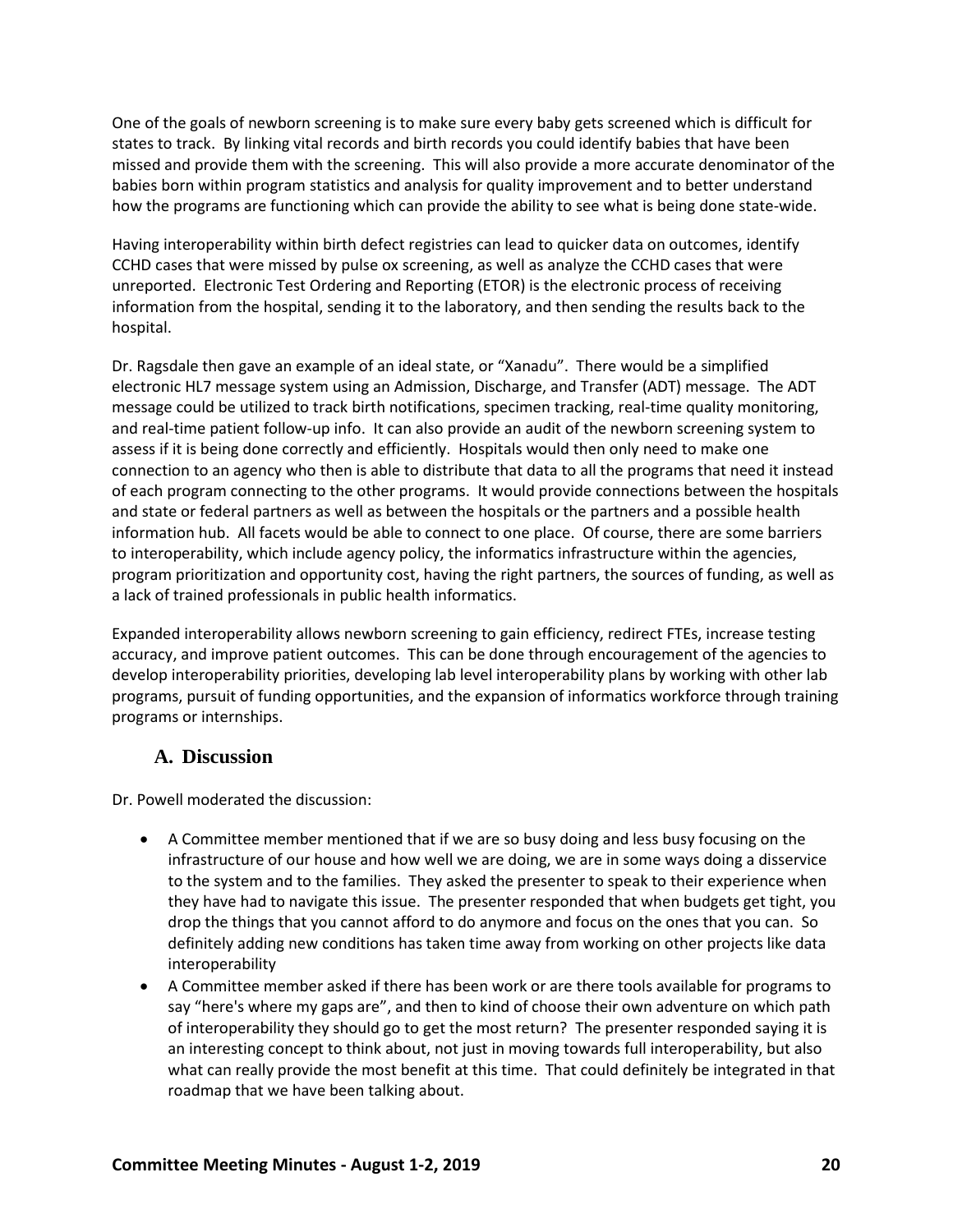- A Committee member asked if anybody has made a business case about revenue loss, FTE time loss, doing these things manually as opposed to electronically. The presenter responded by saying Minnesota has been working on a return on investment for the electronic test ordering and reporting. Another Committee member commented saying at one organization, we mapped out the process of newborn screening blood spots. We wound up with about 50 different discrete steps. By implementing this sort of system, we were able to cut that by more than half. The problem is that when you compare this to diabetes and heart disease, this is the appendix of a mosquito.
- A Committee member asked how many of the states have actually dedicated resources within newborn screening programs, at the public health lab level. Does the diminishing return, does it go up and is it unrelated? The presenter responded saying that there is a lot of work being done with ASTHO and some of the broader public health agency groups on informatics. There is even a public health informatics group at APHL to help with that.
- A Committee member commented that bearing in mind you just distinguished between the need for bioinformaticists because they do a separate task, and IT specialists, would you consider there to be a separate need for a dedicated newborn screening IT specialist, or would you suggest that the response or the solution is more agency wide? The presenter responded saying, you need to have some combination of expertise at the programmatic level or at the laboratory level, and then the expertise that comes from the training that you get when you are in an informatics program. There needs to be that combination. As far as whether it is short term or long term, there is definitely a need for a short term.
- A Committee member asked, what are the specific asks that you have of your database or your linkages. The presenter responded for her program, she is looking at electronic test ordering or reporting as priority number one, birth notification as priority number two, and the moving on to that follow-up feedback loop as the next steps priority.
- A Committee member noted that research-based tools ought to be included because there may be some opportunities for things to be mutually beneficial. For example, tools like the Longitudinal Pediatric Data Resource, NBSTRN, and Global Unique Identifiers (GUIDS).
- A Committee member noted that, we cannot automatically think every entity is the same (e.g. hospitals and midwives).We need to think about alternatives and the most efficient way to do things. The presenter responded saying, there are some challenges with electronic test ordering and reporting that we are just now beginning to figure out. However, the idea is that if we could get closer and closer to that ideal state, those challenges could be solved by some work that is done with our partners.
- A Committee member asked, what is known about cooperation from electronic health vendors regarding interoperability? The presenter responded saying, if we can all agree on common data elements and hospitals can agree on a common process, and their EMR can say that if you give me this common data model, then I can do this in every single one of my hospitals, that is a more efficient way of implementing data exchange. We are trying to take a systematic approach as we move forward, which would then translate into that long-term follow-up piece as well.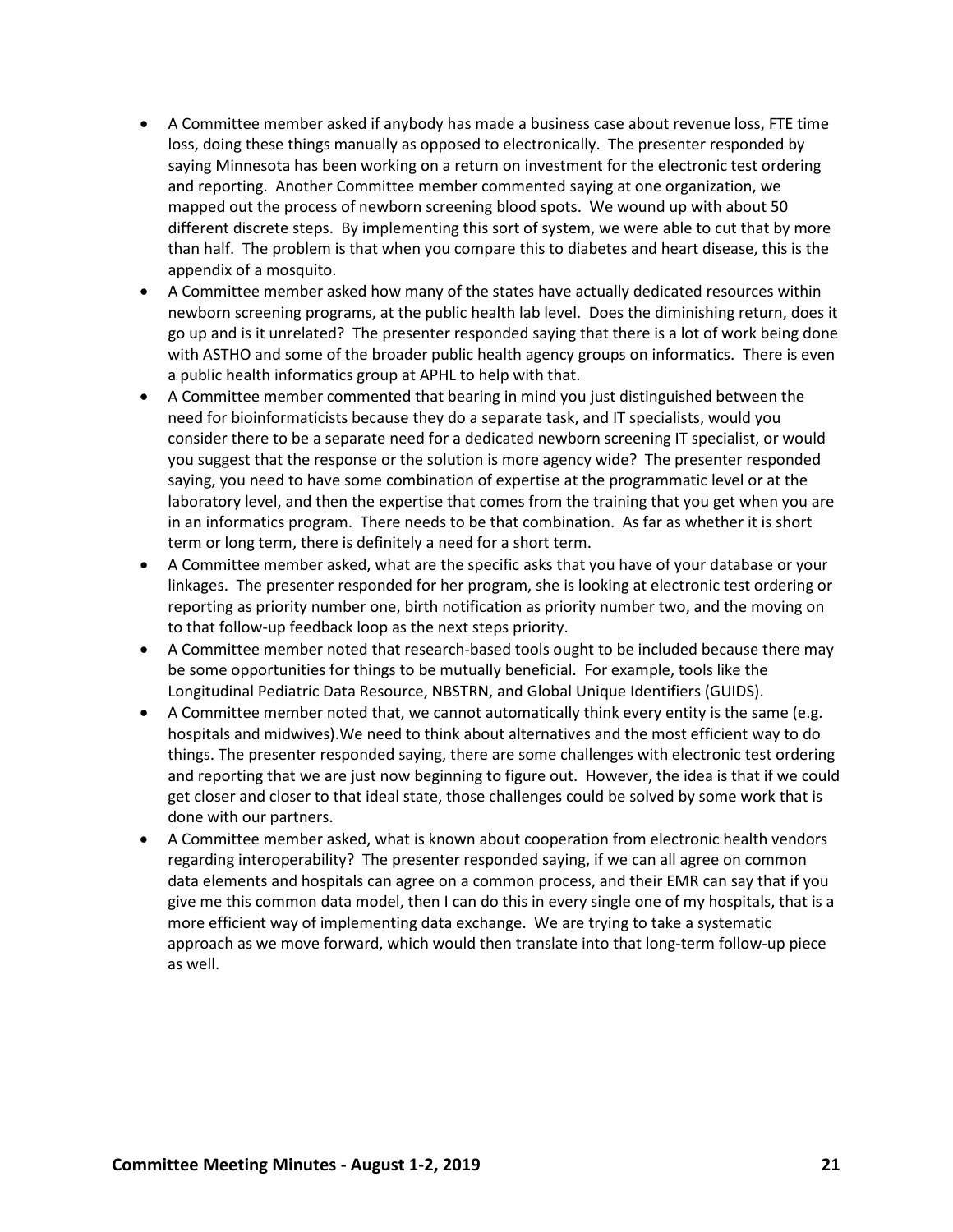## <span id="page-24-0"></span>**IX. Public Comments**

## <span id="page-24-1"></span>**A. Brittany Hernandez, Policy and Advocacy for Muscular Dystrophy Association**

Ms. Hernandez is the Senior Director of Policy and Advocacy for the Muscular Dystrophy Association (MDA). She provided an overview of what is being worked on in relation to advancing newborn screening for neuromuscular conditions: the launch of a new patient registry called MOVR; state implementation of conditions on the RUSP (SMA and Pompe); working towards the nomination of Duchenne; education via outreach; and external education via a published JAMA neurology article.

## <span id="page-24-2"></span>**B. Rebecca Abbott, March of Dimes**

Ms. Abbott is the Deputy Director of Federal Affairs at the March of Dimes and leads a coalition of public health providers and patient organizations dedicated to advancing the newborn screening system at the federal level. This coalition has developed a set of principles to guide the Newborn Screening Saves Lives Reauthorization Act (H.R. 2507). The bill was introduced in the House on May 2 to renew newborn screening programs at CDC, HRSA, and NIH for five years, improve the governing statutory text of those programs, increase funding authorized for newborn screening activities at CDC and HRSA, and to extend the authorization for this Committee and its work for an additional five years. It was approved by the House on July 24 by a voice vote and the Senate version (S.2158) was introduced on July 18. It is expected to be voted on in September. Once both bills are passed and reconciled, they are confident that Congress will pass it.

# <span id="page-24-3"></span>**X. Ad-Hoc Workgroup – Interpreting NBS Results**

#### *Mei Baker, M.D.*

Committee Member Professor of Pediatrics University of Wisconsin School of Medicine and Public Health Co-Director, Newborn Screening Laboratory, Wisconsin State Laboratory of Hygiene

Dr. Baker reported that the workgroup plans to submit a report to the Committee, which could also be developed into a publication. The report will be structured into three parts: 1) an introduction that will include the rationale, 2) a discussion of newborn screening and risk assessment, with an emphasis on populations screening, how the individuals may not be exactly the same as the populations, and that further testing would need to be done, and 3) a discussion and conclusion section. Additionally, the timeline was discussed as the group is trying to complete the first draft that will be discussed at the end of the month which will be circulated amongst the group for review. The draft will be ready by mid-October so it can be included in November meeting materials and presented to the Committee for feedback. The goal is to have a final draft of the report by February 2020.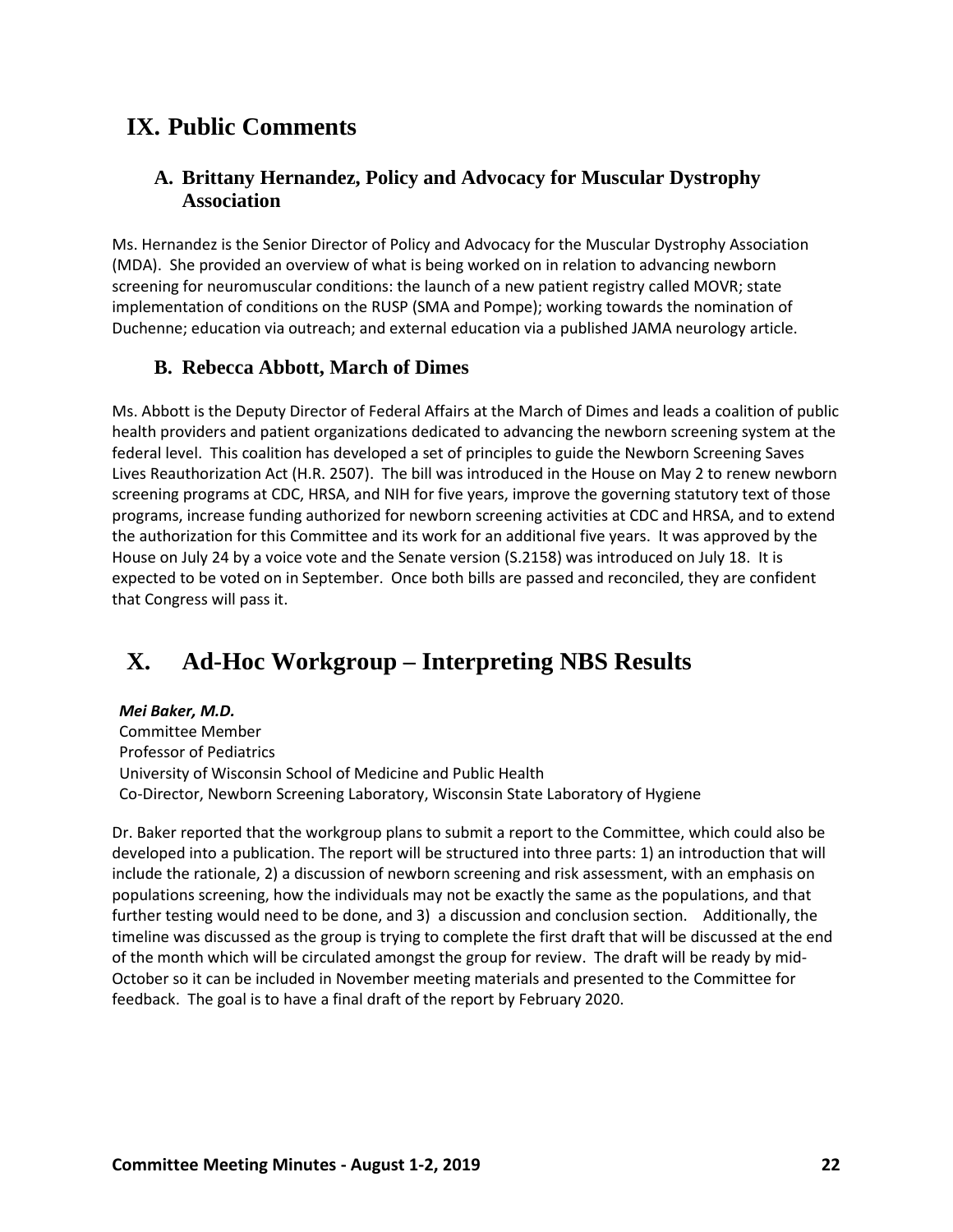## **A. Discussion**

<span id="page-25-0"></span>Dr. Powell moderated the discussion:

- A Committee member mentioned that it is a screening test and not a diagnostic test. Negative does not mean it should not be in your differential if people have symptoms. Positive does not mean that the person has the condition. Urgent-to-treat will need to be in explained as will what needs to be done while waiting for the confirmatory test results. The presenter indicated that as a laboratory, when they issue a report they have to follow CLIA and CAP.
- A Committee member mentioned how the receiving physician is responsible for the results, not the delivering laboratory.
- A Committee member noted that the messaging about the difference between a screening and a diagnostic test has to have that nuance that sometimes you act on screening tests if it is a time-critical condition while you are waiting. And making sure the messaging is clear. The presenter and another Committee member agreed.

# <span id="page-25-1"></span>**XI. Follow-Up and Treatment Workgroup Update**

### *Christopher Kus, M.D., M.P.H.*

Co-Chair, Follow-Up and Treatment Workgroup Associate Medical Director Division of Family Health, New York State Department of Health

The workgroup discussed what needs to be continued for long-term follow-up once a new condition is introduced, as it should be something that is incorporated within care. The major concern is how the data is collected which is through a standardized method with the possibility of developing core outcomes as the base of that data. It is also noted that there should be thought put into financial resources needed for long-term follow-up including access to care after diagnosis. Dr. Kus also pointed out that not all heritable disorders are newborn screening related and a discussion needs to be had about children who are identified with a condition outside of newborn screening and the long-term follow up for them.

With regard to the components of the RUSP condition nomination and evidence review processes, the workgroup recommends that a blueprint for long-term follow-up that includes both patient follow-up and health outcome measures. There is a process to discern the merit of the information, taking into consideration the resources that are available about the condition in the nomination process (realizing that some conditions may have more resources than others).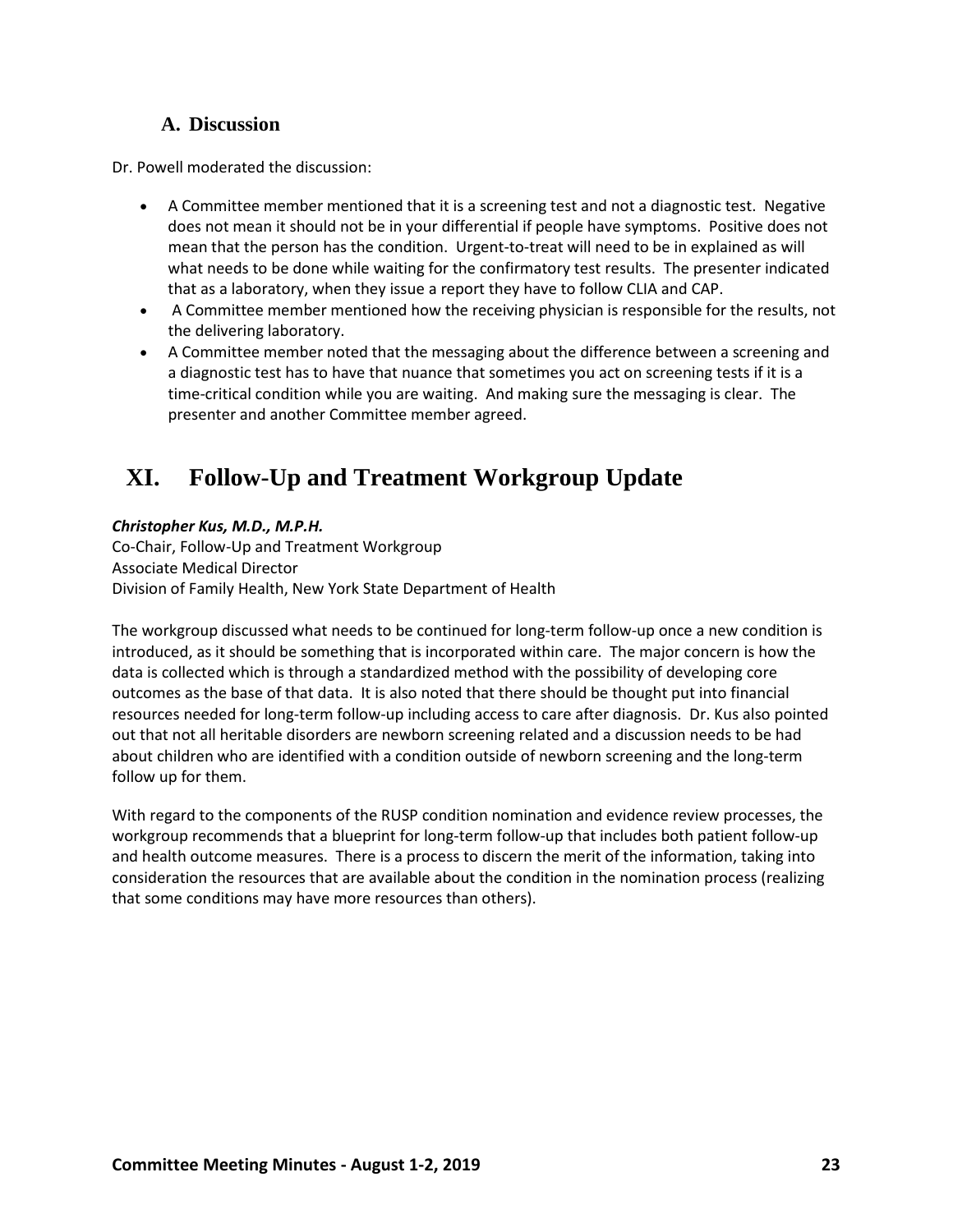# <span id="page-26-0"></span>**XII. Education and Training Workgroup Update**

### *Beth Tarini, M.D., M.S., FAAP*

Chair, Education and Training Workgroup Associate Director, Center for Translational Science Children's National Health System

Dr. Tarini reported on the activities of workgroup members. Natasha Bonhomme is reviewing questions from parents about newborn screening that were submitted to their website, in order to determine trends. Sylvia Mann is involved in a HRSA family education needs assessment looking at how people prefer to have their information delivered.

Ideas for new projects were discussed, such as: a newborn screening state education program; multilingual animated videos about newborn screening; linking newborn screening education materials within electronic medical record portals; and finding a way to bridge the information gap between obstetricians and pediatricians about newborn screening.

The workgroup also discussed the RUSP evidence review process, specifically the idea of a citizen's jury. A concern was raised about whether those who would have the time to sit on a jury would be accustomed to public speaking. Also, they feel that both the public health perspective and the individual perspective need to be taken in context. Finally, they discussed underutilized data, how to evaluate effectiveness of a screening test and what to do if disorder for screening is not performing as anticipated.

# <span id="page-26-1"></span>**XIII. Laboratory Standards and Procedures Workgroup Update**

### *Kellie B. Kelm, Ph.D.*

Chair, Laboratory Standards and Procedures Workgroup Deputy Director, Division of Chemistry and Toxicology Devices Food and Drug Administration

The workgroup is working on its existing projects, the most recent of which is assessing the impact of broad phenotypes on laboratories. A presentation was provided to the workgroup by Dr. Michele Caggana on next generation sequencing (NGS) in newborn screening. In New York, prior to next generation sequencing, 94% of referred Cystic Fibrosis (CF) screenings were false positives. Initially, the genotype panel included 39 CF mutations. A two-tiered test was then implemented which sent babies in the upper 5% of IRT levels to genotyping and babies with one or two variants or a very high IRT for diagnostic testing. Now the NGS for CF uses a 338-variant panel and only babies with 2 variants move on to diagnostic testing, which has reduced the number of false positives from 900 to 100. Since 2018, New York has reduced its referrals by 83% and increased positive predictive value from 3.8% to 25.2%. Infants with CF are now promptly referred and diagnosed. NY is introducing NGS within the context of SCID screening. Initially two platforms for 39-gene NGS immunodeficiency panels were validated and currently a 55-gene panel is being used.

Following the presentation provided to the group, there was a discussion of the various topics and information gaps. The top priorities and concerns that emerged were the need to have clear case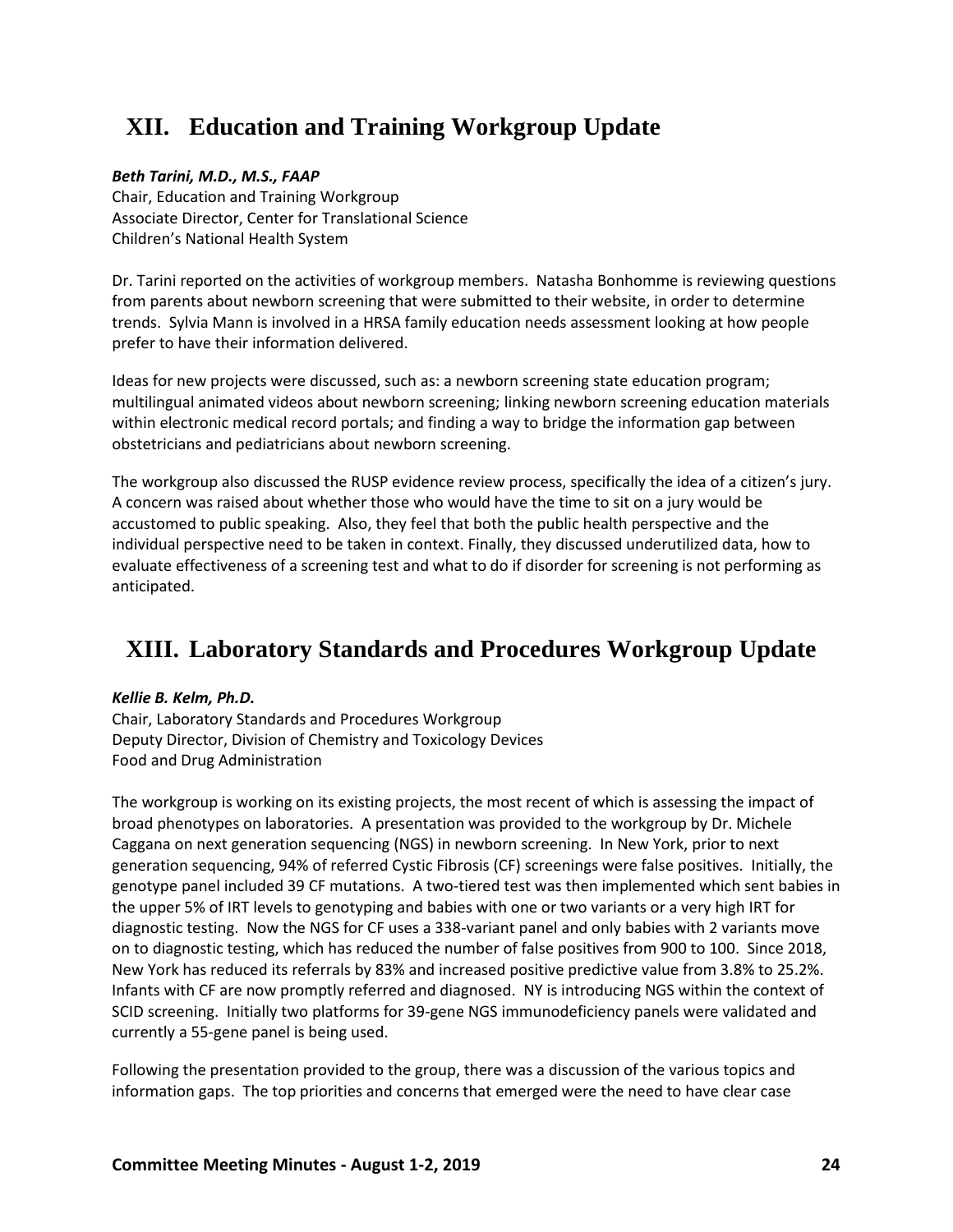definitions, the possibility of predetermined performance goals for screening, making newborn screening conditions reportable similar to how infectious diseases are reported to CDC, additional work on second-tier tests, and learning courses for newborn screening community such as CDC Train.

The workgroup provided feedback on components of the RUSP Condition Nomination and Evidence Review Process. There is a need for clear case definitions. It was noted that the information gathered for the Committee would also be beneficial to the states. It was suggested the Committee revisit the criterion of having one prospectively identified case through newborn screening.

Additionally, the group discussed the public health system impact assessment and feel this assessment does not capture the state of state public health labs for adding screening. This raised the question of how to get information from other stakeholders through the utilization of the organizations that provide expertise to the ACHDNC, gathering information from insurance companies, and the possibility of getting supplementary information outside of the survey process.

# <span id="page-27-0"></span>**XIV. Discussion: Workgroup Ideas**

Dr. Powell moderated the discussion:

• An organizational representative wanted to expand the notion of having a blueprint to follow regarding long-term follow-up and treatment, should be a condition that needs to be met before a condition should be added to the RUSP. This blueprint would describe how children with that condition would receive care and what their first few years of life would look like. They also stated that during the evidence review process disparities between the conditions (in terms of the amount of resources and data) should be considered. Dr. Powell followed up by asking if that blueprint would be supplied or something the evidence review group should get. The organizational representative clarified that it should be included as conditions are nominated.

# <span id="page-27-1"></span>**XV. New Business**

Dr. Powell opened up the floor to Committee members to discuss new business:

- Ms. Saarinen asked who the Committee staff will be to look at collating the cross-cutting portions of the three different groups, or is there somebody or a separate smaller sub-group that will work on aligning the areas that can be in order to report back on it? Dr. Powell noted that plans have not been made yet and asked Committee members to reach out if interested. Ms. Saarinen stated that she was interested.
- Dr. Brothers asked what the plan is regarding the topics discussed with Dr. Kemper on day 1 of the meeting? Dr. Powell stated that Dr. Kemper will provide additional presentations at future meetings as that is a critical question.
- Dr. Powell went on to mention that there is a number of areas that people feel to be extremely important to address that we do not seem to receive information on with current system of Evidence-Based Review and its metric. In the next meeting we will be discussing the actual metric and see what changes can be made.